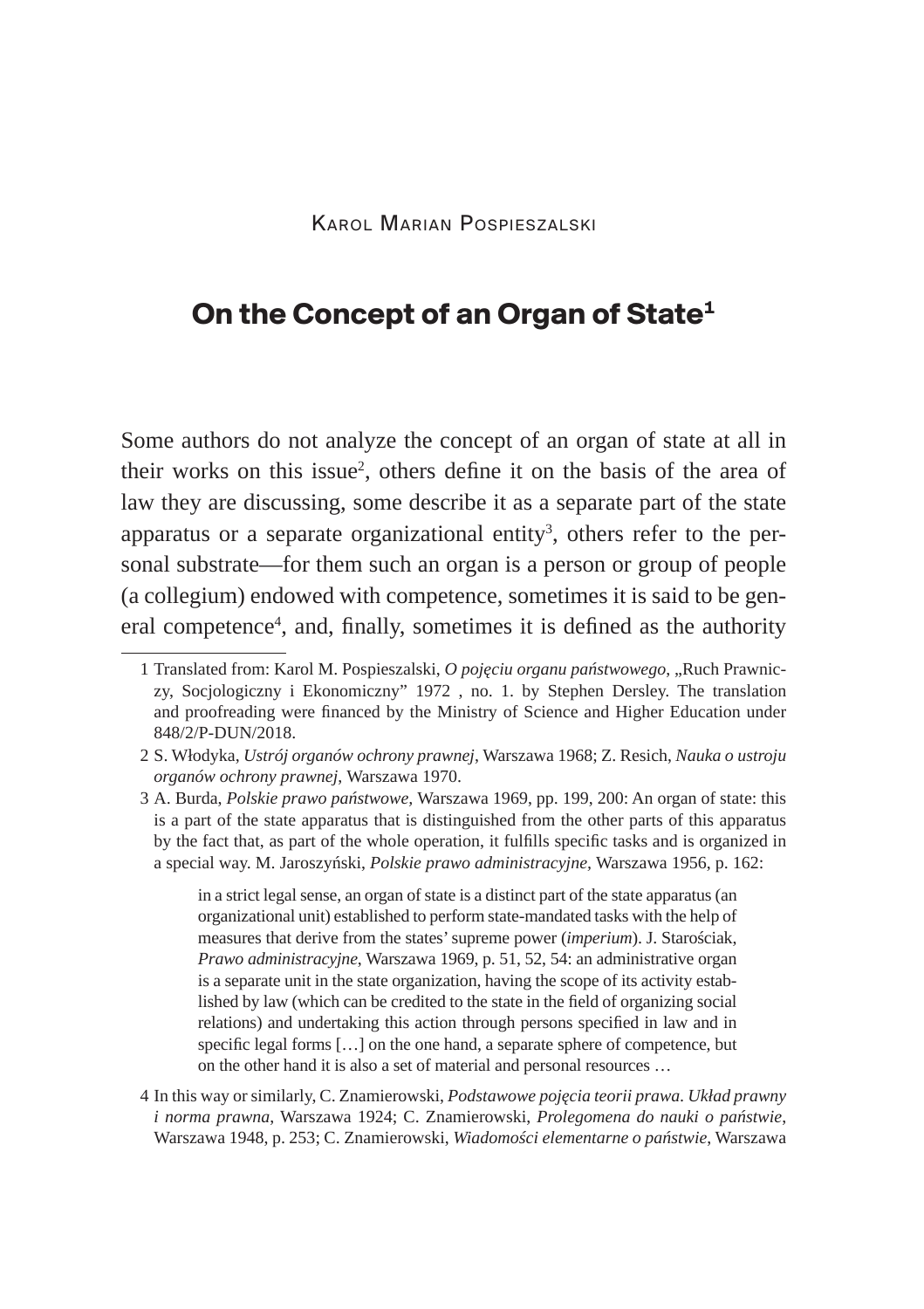or power that is proper to a specific entity. Thus, this is the competence of a minister, but not of an undersecretary of state or a general director, because they only act "on behalf of" the minister, who controls their activity.5

Definitions are usually contained in textbooks for the introduction to jurisprudence, state law and administrative law. More space was devoted to this issue in the trilogy of Stefan Rozmaryn, Witold Zakrzewski and Maurycy Jaroszyński, in the context of deliberations on whether a minister or a ministry is an organ.<sup>6</sup> Unfortunately, the arguments of Czesław Znamierowski—a legal theorist—are not based on normative material.7 Recently, Zygmunt Ziembiński tried to clarify this notion in the draft edition of *Polish Legal Dictionary*, but since his comments are in draft form they are reserved rather for internal discussion.<sup>8</sup>

1948, p. 75; C. Znamierowski, *Zastępca i organ*, "Ruch Prawniczy Socjologiczny i Ekonomiczny" 1963, 2, pp. 221–242; C. Znamierowski, *Grupa społeczna i jej struktura*, "Przegląd Socjologiczny" 1963, 1; C. Znamierowski, *Działanie zbiorowe*, "Ruch Prawniczy Socjologiczny i Ekonomiczny" 1962, 2. Z. Ziembiński in *Polski Słownik Prawniczy* (organ, state action, reguły, the constitutive rules of conventional acts); A. Łopatka, *Wstęp do prawoznawstwa*, Warszawa 1969, p. 125 ff. A person or group of persons who, in accordance with applicable law, undertaking actions of authority considered to be state actions. An organ of state is, for example, the Sejm, the government, the minister, the court, the head of the presidium department; S. Ehrlich, *Wstęp do nauki o państwie i prawie*, Warszawa 1971, p. 65: by an organ of state one can understand a group (sometimes one person) that has been singled out to fulfill the tasks (also differentiated in detail within the group) specified by law. The organ is part of the whole formed by the state organization, and acts on its behalf. Among the organs it is necessary to distinguish those which have powers of authority (imperium); J. Starościak, *Prawo administracyjne,* Warszawa 1968, p. 96. J. Wiszniewski, *Zarys encyklopedii prawa,* Warszawa 1966, p. 30. *Mała Encyklopedia Prawa*, Warszawa 1959; *Słownik Wiedzy Obywatelskiej,* Warszawa 1970 (entry: state organs system); J. Kowalski, *Wstęp do nauk o państwie*, Warszawa 1968, p. 154.

5 See footnote 8.

<sup>6</sup> S. Rozmaryn, *O rozszerzeniu uprawnień ministrów w PRL*, "Państwo i Prawo" 1956, ed. 3, pp. 451–460; W. Zakrzewski, *Na marginesie artykułu prof. S. Rozmaryna,* "Państwo i Prawo" 1956, 5–6, pp. 983–993; M. Jaroszyński, Z *problematyki organów państwowych*, "Państwo i Prawo" 1956, 7, pp. 111–120; also in the collection: *Z teorii i praktyki prawa administracyjnego w PRL*, Warszawa 1964, p. 170.

<sup>7</sup> C. Znamierowski, op. cit.

<sup>8</sup> Z. Ziembiński, op. cit.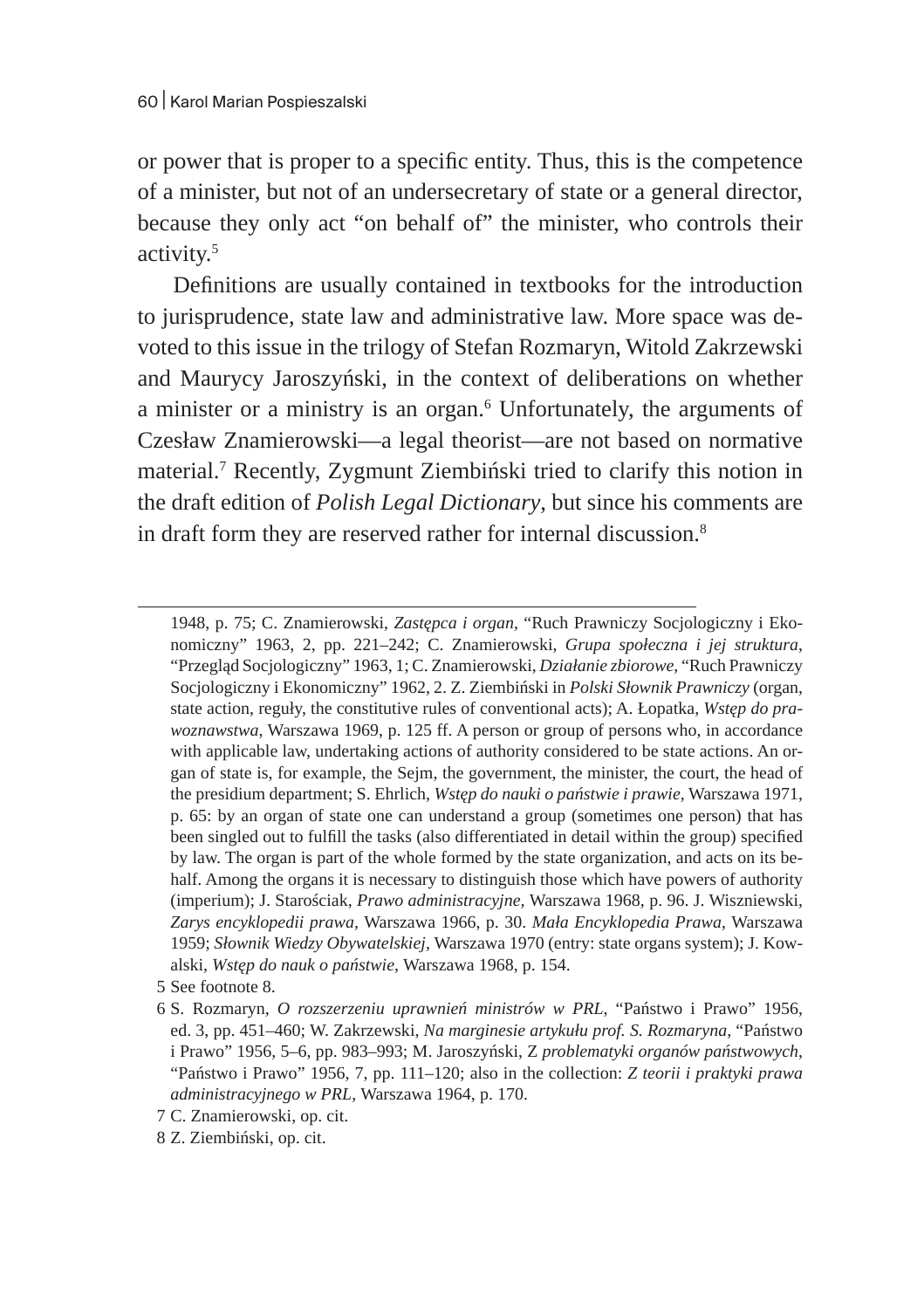Our reflections should contribute to a broader and deeper analysis of the concept of an organ, and be based on numerous examples from practice, in order to solve a number of doubts that arise during consideration of this problem, but they will not attempt to provide an exhaustive treatment of the subject. They sometimes refer to the views expressed, they tend to avoid polemics, they even try to reconcile views, and to some extent they go beyond what has been said in our scholarly literature. New questions raise new problems. The topic is challenging and controversial, especially when theoretical arguments are confronted with examples from practice. But can an attempt to classify an extremely rich, diverse normative reality into strict scientific categories ever be entirely successful?

### **I**

An organ of state is made up of two elements: a personal substrate and the competence necessary to exercise power. The personal substrate is either a physical person or a group of people—a *collegium*. Legal provisions usually stipulate how the organ is to be staffed. However, it also happens that the state forms the substrate from a group that already exists in social reality and endows it with competence. For example: the examination board of a private secondary school, in other words a group of people existing outside the state apparatus, receives from the state the right to issue secondary school leaving certificates that have the same validity as state school leaving certificates, and thus in this way the group is drawn into the state apparatus, becoming a collegium performing the duties of a state organ. Similarly, in socialist states, the right to nominate candidates to be deputies (i.e. members of parliament) is vested in the central and local bodies of mass social organizations, so these organizations can perform a very important state function in the election process and thus potentially enter the system of organs in this narrow scope as well.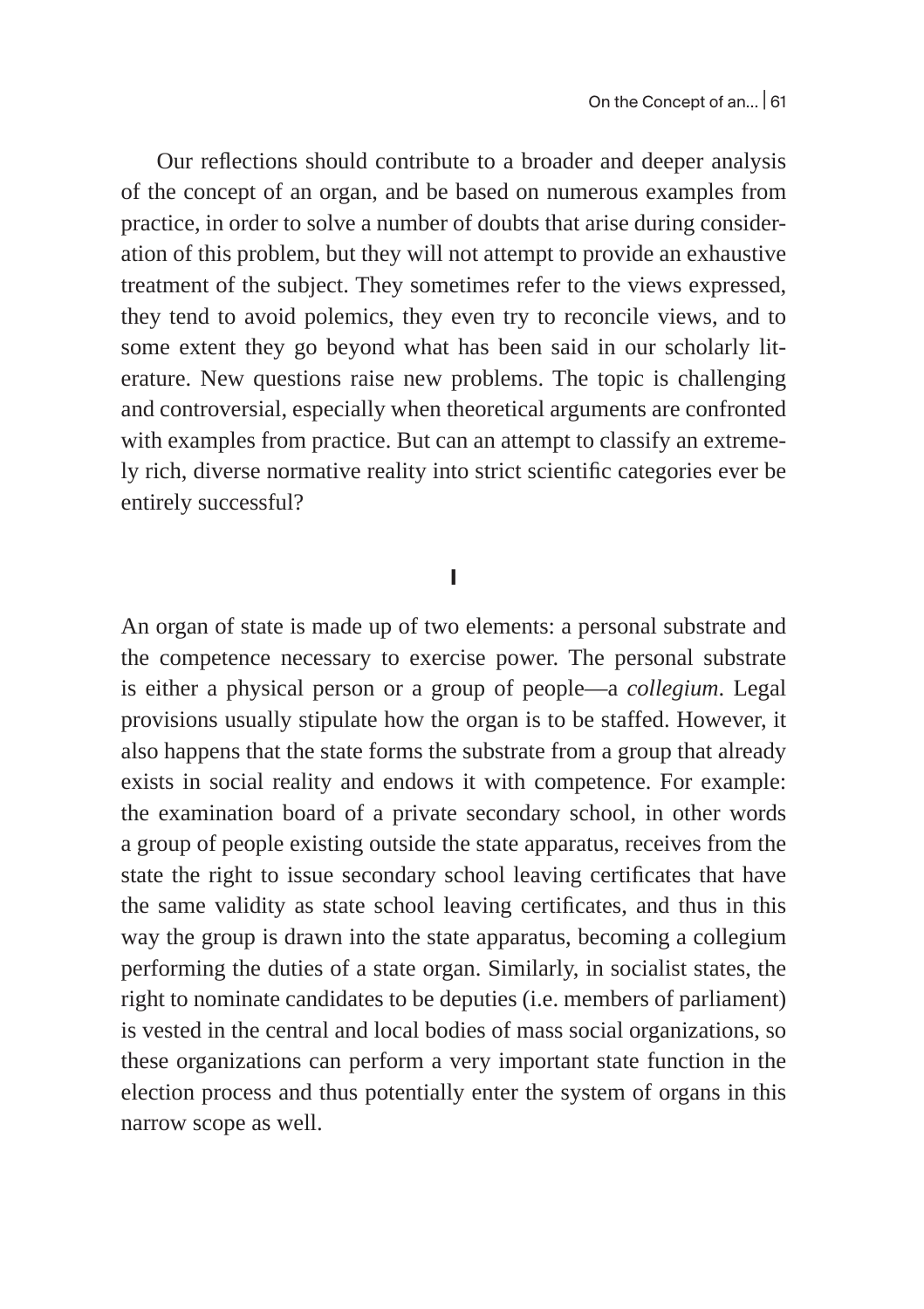It is possible to refer to an already existing social substrate; it is possible to attribute a personal element to a social organization, by means of which it can be granted a high level of trust. Sometimes, due to the organ's competence, it is clearly indicated that the personal element is appointed in a social way, that is, in a way that is not directly regulated by legal regulations. This is a familiar phenomenon in our law. On the basis of the decree of 10 November 1954, responsibility for the implementation of the Protection, Health and Safety at Work Act and the Labour Inspection Act was transferred from the Minister of Labour and Social Welfare to the trade unions. Their organs issue administrative acts; for example they adjudicate in criminal-administrative proceedings. Therefore, in the Act of April 14th 1967 on the Prosecutor's Control of Compliance with the Law, the supervision of compliance with law also covers professional, local selfgovernment, cooperative and social organizations within the scope of their state administration functions, or other functions assigned to them by the Acts (Article 3 section 1, item 3). Of course, entrusting such functions to social organizations naturally involves them in the legal system, and thus valid legal provisions on the creation of organs change their character. An organization does not thereby cease to be social, but it does become—as far as these competences are concerned—an organ of state, indirectly.

Our statutes sometimes delegate certain functions generally to any person who may be affected. These include the following provisions:

1. Whoever in necessary defence repels a direct illegal attack without indirectly harming any social or individual interest, shall not be deemed to have committed an offence, especially if he acts in order to restore public order or peace, even if this does not result from an official duty (Article 22 § 1 and 2 of the Polish Penal Code).

2. Everyone has the right to apprehend a person who is in the act of committing a crime, or who has been pursued immediately after a crime has been committed, and to hand him over to the Citizen's Militia if there is a fear of this person hiding, or if his identity cannot be established (Article 205 of the Code of Civil Procedure).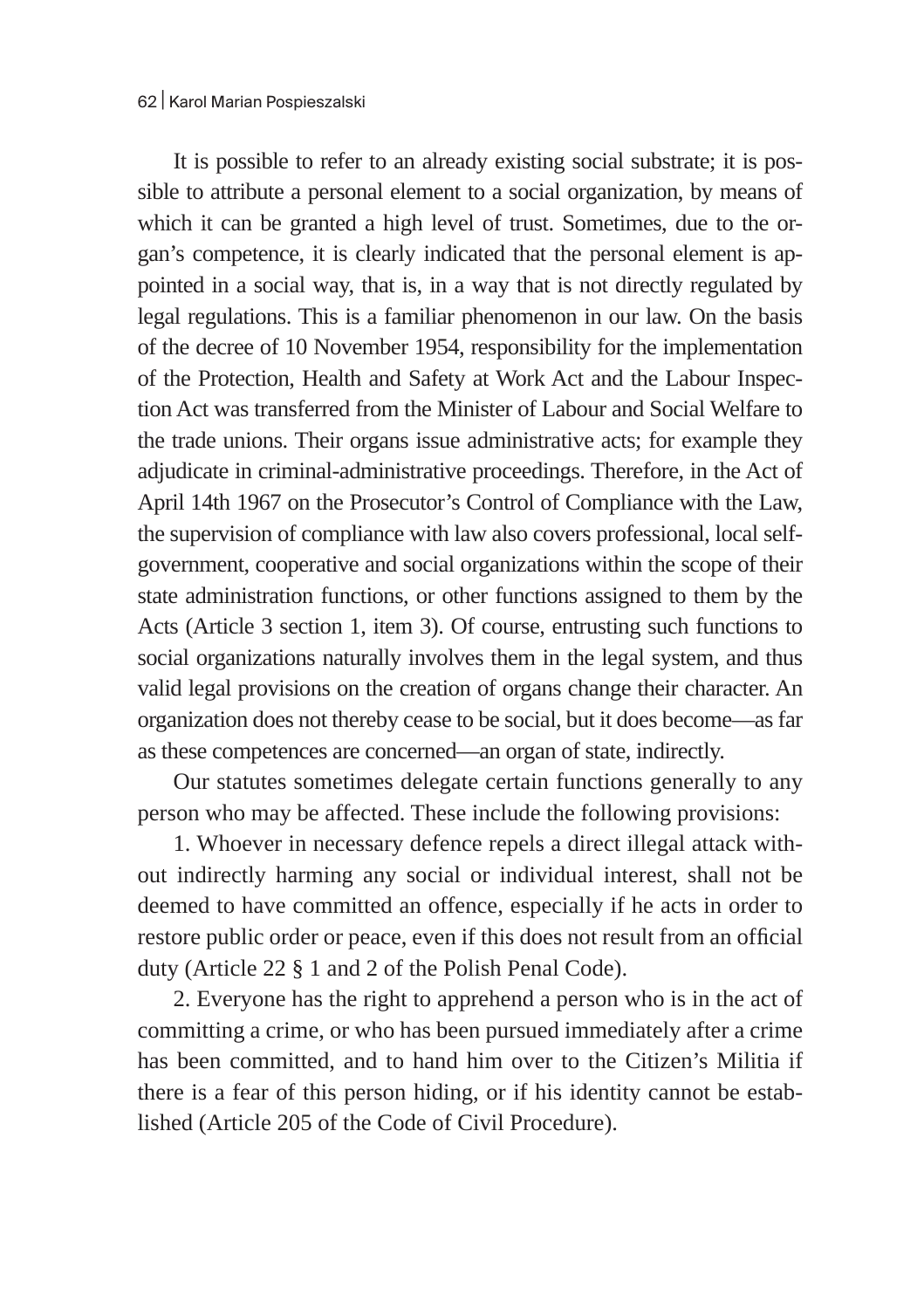3. It is the duty of every citizen to protect social property against imminent damage. A citizen who has suffered damage to their person or property while protecting social property is entitled to compensation (Article 127 of the Code of Civil Procedure). When a citizen takes a decision on the basis of these provisions, entering the legal sphere of another (this will always be the case in situations 1) and 2), he acts in the place of an organ of state.

When the organ is a group—a collegium—there must be, of course, rules that determine how a decision is made by the collegium as a whole, in particular what the quorum is and what majority is necessary for a resolution to be made, how the chairperson of the meeting is chosen. It is very important for the legal position of the groupcollegium whether it provides itself with an organizational statute, in other words, whether it possesses autonomy within the internal system, or whether this statute has been established by another external organ. Within the framework of the supreme organs of state, the former position is held, to a large extent, by the Sejm and also in fact by the Council of State and the Council of Ministers. The latter organs adopt their own regulations, but they could also be given them by the Sejm.

The next issue to address is the element of organisational separation emphasized in the definitions, since there are different levels on which this separation can be distinguished. The problem does not raise any doubts in the cases of the Sejm, the Council of State or the Council of Ministers, because these collegia obviously constitute an "organizational unity" in themselves. Nevertheless, the distinction of smaller groups within them—such as committees—creates new "organizational units". This is a complicated matter when it comes to the Supreme Control Chamber, ministries and courts …

With the Supreme Court, is the issue the organisational division of the Supreme Court is in relation to other organs and other courts? Or is it rather the special chambers of the Supreme Court, or maybe departments within chambers, or finally, about the distinction within them of judi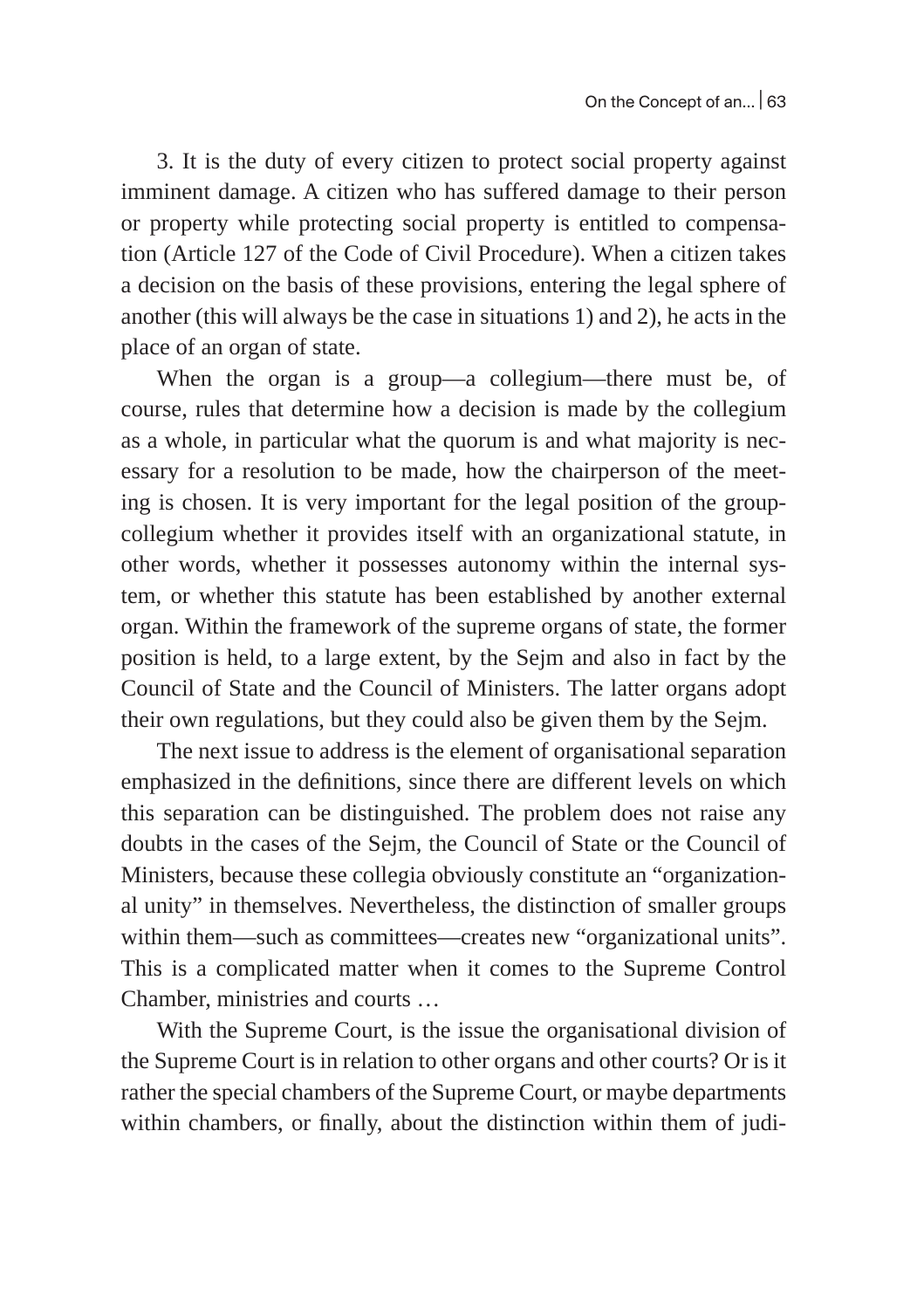cial panels with different numbers of members, or maybe the Supreme Court in full, in the form of aGeneral Assembly? Is the full SupremeCourt the organ, or are the individual chambers, or the judging panels within them also organs? Is the organ the First President himself or is it the administrative collegium?

Here we must return to the starting point of our deliberations. The organ is a person or a group of persons; a group treated as a collegium that works together. Thus, it cannot simply be the Supreme Court that is the organ, even as a General Assembly, but only the individual judges, including the First President, the presidents and the administrative collegium, as well as the disciplinary court, the high and highest disciplinary court. The organ is distinguished by the rules of appointing and dismissing the person who holds the function of an organ, and in our case the rules on the appointment of individual judges.

The second important distinguishing feature is the competence conferred on a person or collegium, which is generally established on a permanent basis, i.e. for an indefinite period of time, either by a statute or by further provisions adopted on its basis. Competence could also be established, at least in theory, on a case by case basis. Such would be an ad hoc organ established for a specific case, with an appointed panel of judges. The separation of an organ is, in a way, born of itself—once by establishing this group, and secondly by assigning it, for example, its specific competence.

In our example of the Supreme Court, in addition to the commonly known sources that relate to the organization and competence of this Court, special attention should be paid to the regulations contained in the resolution of the State Council of 22 May 1962. Organizational and competence provisions are closely intertwined therein. The ordinance of the First President issued in agreement with the Minister of Justice specifies the division of the Chambers into departments. When the First President appoints the Presidents of the chambers in the departments (§§ 8 and 4), these are organizational elements, but when the administrative collegium allocates judges to the chambers and de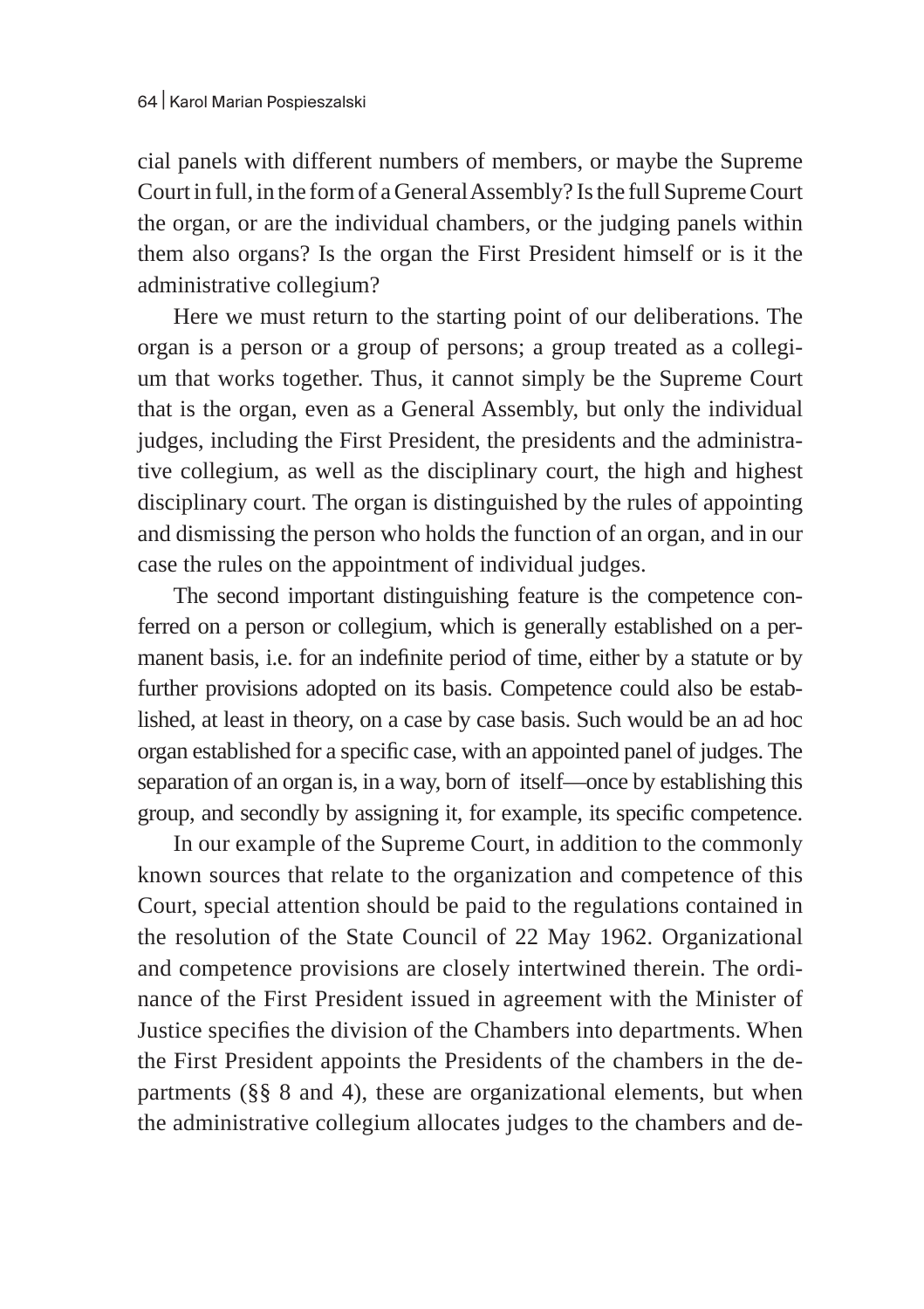partments for the division of activities, these are organizational and competence elements.

Both the personal substrate and competence are essential elements for the existence of an organ. However, there is a difference between them. While for the personal element it can be sufficient to identify an existing social group or body, competence must be regulated *expressis verbis*. When competence is granted to the personal substrate, this creates an organ. In this sense, there is a multitude of organs within the Supreme Court. Each specific panel that is judging, setting guidelines or answering a legal question is an organ.

Such a multitude of organs existing within organizational units or within the machinery of smaller units is a very common phenomenon. In the ministry, alongside the minister, the governing organ, there are undersecretaries of state, directors general and directors of departments. In our opinion, they are organs, because a certain personal substrate has a specific competence based on the organisational statute of the ministry adopted by the Council of Ministers. It has been said that undersecretaries, directors general, etc. are not organs because the concept of an organ of state implies it has its own competence. However, an entity whose scope of activity can be interfered with at will lacks its "own" competence.<sup>9</sup>

<sup>9</sup> M. Jaroszyński, *Polskie Prawo Administracyjne*, Warszawa 1956, p. 16. For example, the minister has the scope of competence specified by law and therefore constitutes a state organ. However, the undersecretary of state (deputy minister) or any other employee of the ministry is not a separate state organ in the strict sense of the word, because they do not exercise their competence as determined by legal regulations, but the competence of the minister as a state organ. For this reason, it is not a state organ in the strict sense of the ministry as a whole, and neither are the internal elements of the ministry, like departments… J. Starościak, *Prawo administracyjne*, Warszawa 1969, pp. 51, 52, 54: How to explain the fact that some employees of the ministry, such as department director, are able to make independent decisions? The fact that the director makes a decision, even if he is authorized to do so by the ministry's regulations, does not make him a separate administrative organ. He is the person who performs the office, who does not have his own competences, performs part of the competences of the minister, and the minister can withhold any part of these competences, can reserve any decision to himself; thus each ministry clerk conducts these matters not on his own behalf, but on behalf of the minister and within the competence of the minister.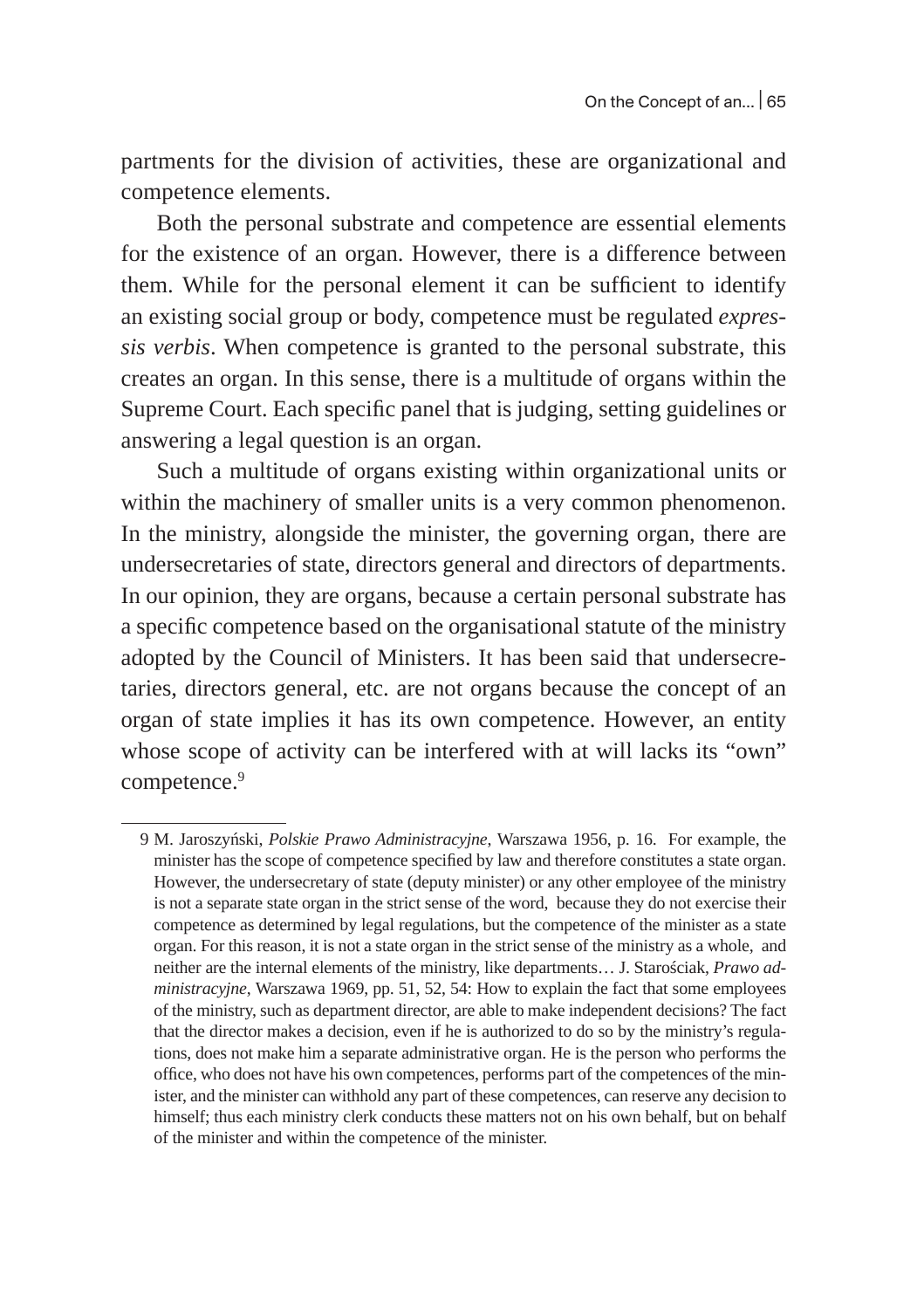If this view were adopted, there would be only one organ in an absolute state—an absolute monarch—who could assume the competence of the organs he created. Almost all the activities of the Vice President of the United States of America or of the Secretary (head of the department) would not be an expression of the competence of the organs of that name. The diplomatic representatives of the state abroad must follow the precise instructions of the Minister of Foreign Affairs, who may at any time rescind their competence by sending a separate representative tasked with dealing with a specific matter. The General Prosecutor may undertake any action that falls within the scope of the prosecutor's office or have the action prosecuted by subordinate prosecutors, unless the law reserves a particular activity exclusively to his jurisdiction. The Council of Ministers may take over the competence of the Presidium of the Government or the commission for matters of the presidia of national councils.

There is no doubt that the composition of the Supreme Court has its own competence, in the sense that no one is permitted to interfere with it, and that the undersecretary of state or the director of the department does not have his "own" competence. However, he has the competence specified in the statutes of the ministry. This is a necessary and sufficient element. Within the organizational units called the "Supreme Court" and the "ministry" there are quite different inter-organizational systems.

#### **II**

Are organs only those persons or groups to whom the statute is to be issued in its final form, or is the specific participation provided for by law in the establishment thereof sufficient? Do the Sejm and Senate from the March Constitution form an organ together, or do the Sejm and Senate form separate organs? It seems that when passing laws, the organ is every chamber of parliament, the group of people to whom legislative initiative belongs; and that it is also an organ that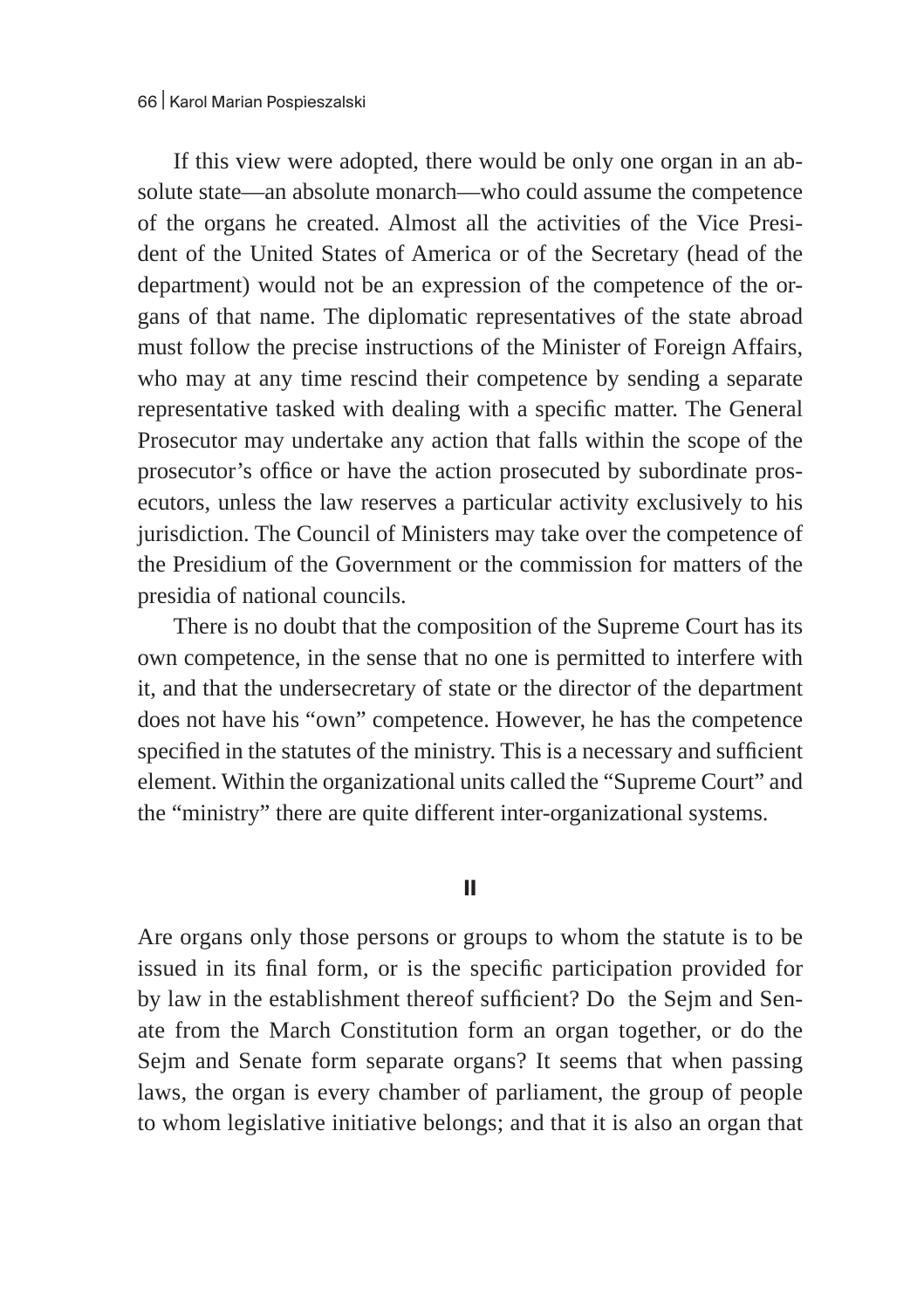signs the law stating its adoption and the body which orders its promulgation, if the promulgation is a condition for its validity. In all these cases—in accordance with our assumptions—a specific group of persons has a specific competence.

Therefore, a doubt must be clarified. It was said that since the competence to propose a candidate for deputy or to submit a draft law (to implement a legislative initiative) qualifies the entity thus endowed as an organ, a citizen bringing an action should also be consistently recognised as an organ, because in this case he or she forces the court to act. As is well known, Kelsen went even further in his deliberations, to suggest that a citizen concluding an agreement is an organ. Our position is as follows: a group of citizens who propose a candidate or who take a legislative initiative in accordance with legal procedure act within the framework of the state apparatus, thereby act as a subject of a state authority with partial competence, and exercise their political rights. On the other hand, a citizen bringing an action turns to the state apparatus not as a subject of authority that has a political right, i.e. the right to co-determine the state, but as a beneficiary exercising his social right, which means that he can demand assistance from the state in the form of a service. In the first case, the citizen *ad statum reipublicae spectat*, while in the second *ad singuli utilitatem*. In the first case he is a member of a control organ, but is not an organ in the second.

Competence which consists of the functions of only one stage in the process of creating an act sometimes arises through the appointment of a person who holds the function of an organ, and sometimes by election or nomination. Of these acts, the election to the Sejm is obviously the most important. It consists of two sets of state actions—proposing candidates and their election, from which it follows that, under the electoral rules, certain persons were elected as deputies. The nomination of candidates for deputies by the District Committee of the Front of National Unity is an act of a social organisation acting as an organ of state in this respect. All citizens registered in the electoral councils in a given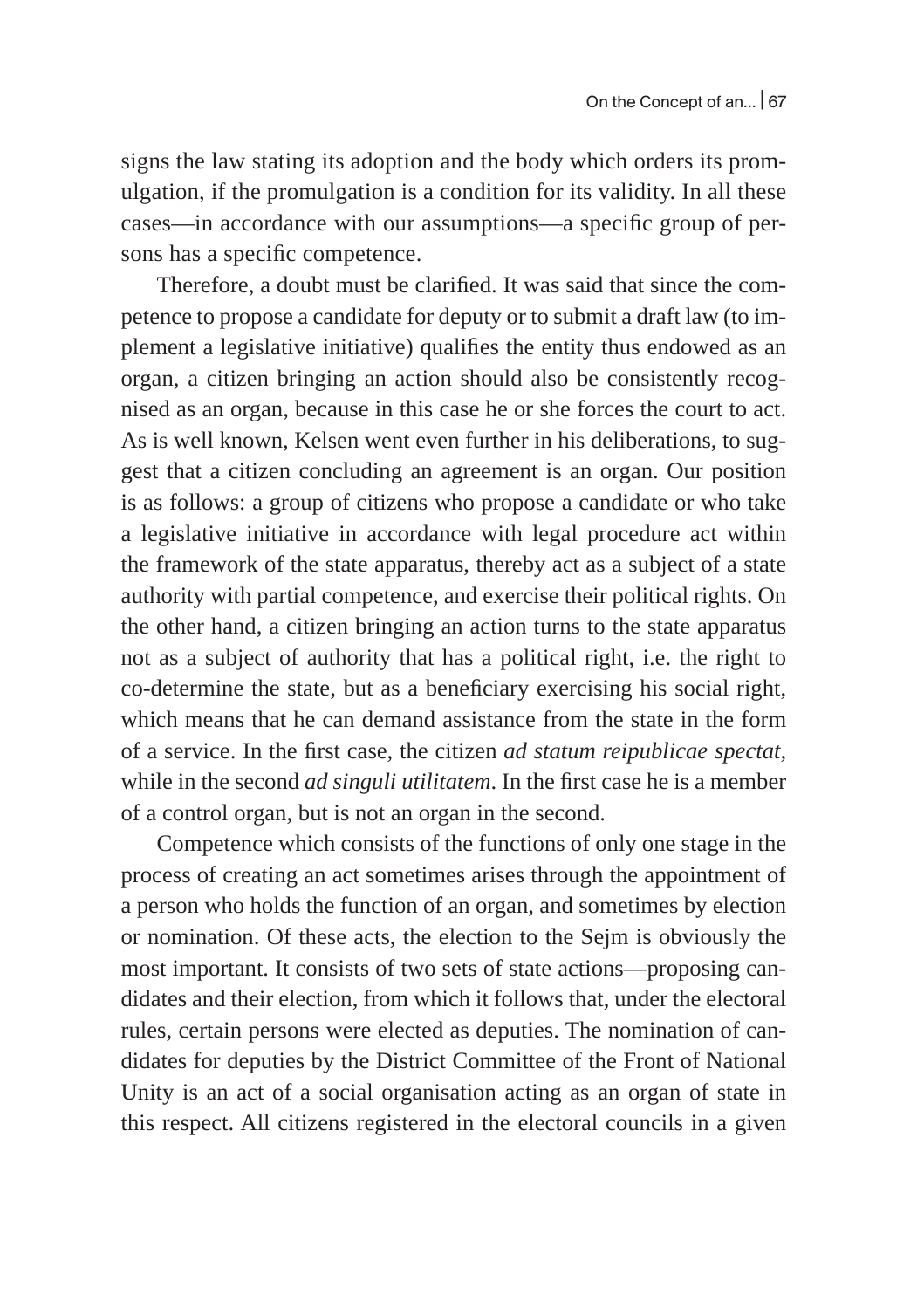district operate as a fully-fledged organ. It is this that decides, according to a certain procedure, which of the proposed candidates is to become a deputy. The District Committee must be treated as separate organ, as must the collegium of voters, although the actions of these two groups constitute one decision.

In a similar sense, the appointment of Supreme Court judges by the Council of State is usually the result of two organs—the ministry of justice, which proposes a set of candidates for judges of the Supreme Court, and the selection made by the Council of State. The case is slightly different when the Council of State has its own candidates, from among the judges of either the past or new term. In this case the Minister of Justice issues an opinion on them, which should be considered by the Council of State. There is no significant difference from the previously discussed act of the election of deputies. While for technical reasons the collegium of voters can only elect deputies from the group of registered candidates previously submitted by the district electoral commission, the Council of State may also elect judges from outside the group of persons submitted. Omission of the stage provided for in this case, that is, the Minister of Justice issuing an opinion, would not result in the invalidity of the nominations. Thus, the act of proposing candidates in the election procedure is more important than the act of presenting the candidates for judges by the Minister of Justice, since this stage could be omitted without prejudice to the validity of the final act.

The process of appointing the person who holds the function of an organ can be shaped in other ways: the candidate selected by the organ should be approved by a second organ. The issue here is the two acts of organs of state. Thus the Act on National Councils stipulates that the chairman of the presidium elected by the voivodship national council must be approved by the Council of Ministers. The validity of the act of appointment depends on two unanimous decisions of the two organs.

This question is difficult to resolve: what is the significance of an opinion, provided for by law, being issued in the course of a legal act?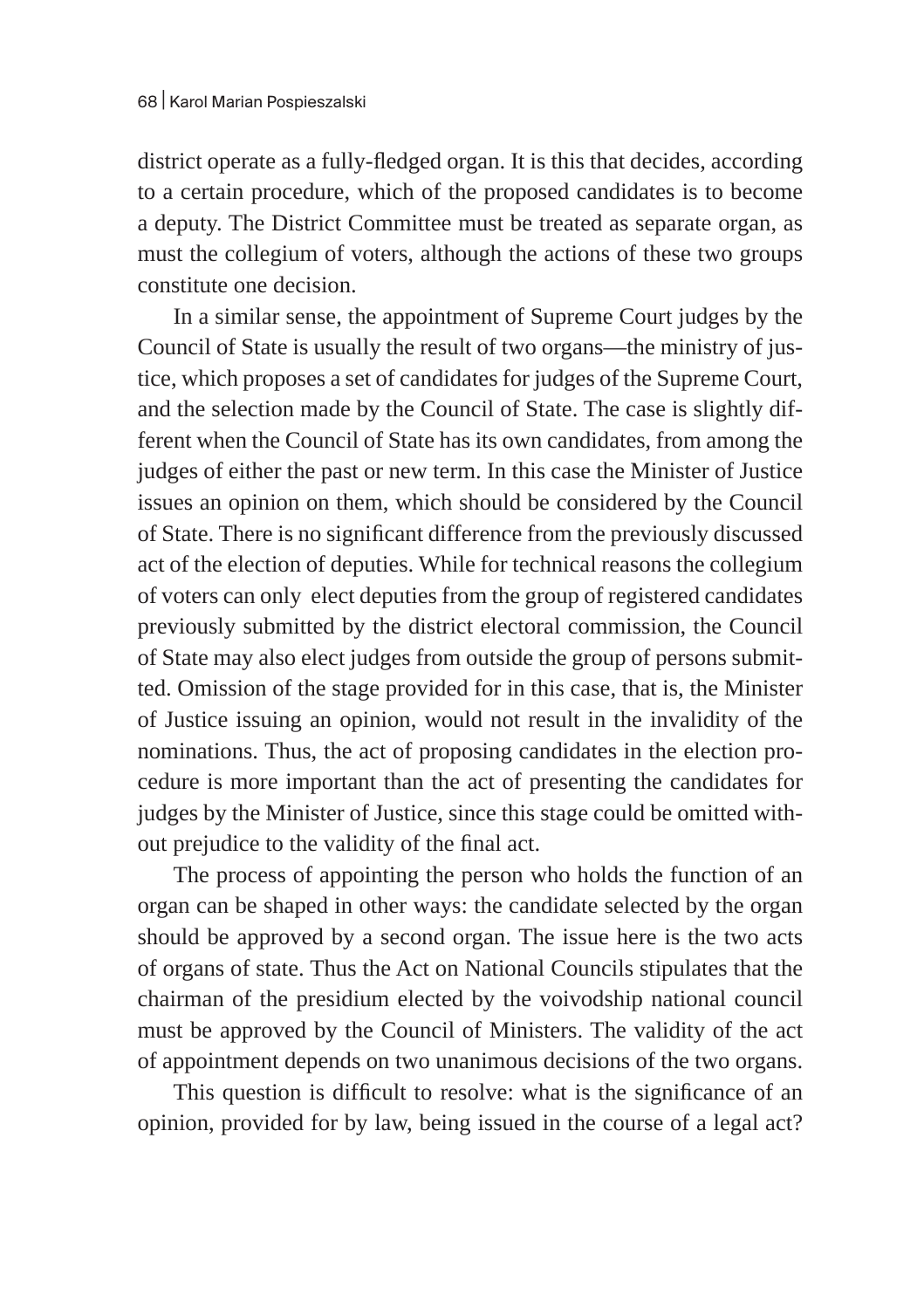A distinction must be made here between the following cases: either the opinion is issued by a committee selected by a collegiate organ or by a single individual or group that stands outside the organ, or the opinion is an independent act in itself, as in the case of a referendum.

It seems to us that the mere issuing of an opinion, even if prescribed by law, does not itself qualify the person or group that issues it as an organ of state. Moreover, legal regulations should stipulate that as a result of an opinion a given individual or group puts forward specific motions that must become the subject of formal deliberations, e.g. a parliamentary committee submits certain amendments to a bill that the Sejm must discuss and adopt a specific stance on.

This raises the question of how to classify the agreement from the decision-making organ of the Central Council of Trade Unions that is sometimes required when issuing legal acts. The Act on the establishment of the Labor and Wages Committee of 13 April 1960 states that the scope and mode of operation of ZUS (the Social Insurance Institution) will be determined by the Council of Ministers in agreement with the Central Council of Trade Unions. On this basis, the Council of Ministers issued the ordinance of 27 April 1960 (Journal of Laws of the Republic of Poland, item 134) as its own act, stating at the outset that it was issued in agreement with the Central Council of Trade Unions. How to assess the role of the Council here? Did it have to give its full consent as a condition for the act to be valid? Or was it only a matter of issuing an opinion, which the Council of Ministers was obliged to take into account as far as possible? Of course, the Central Council is not the legal co-creator of the regulation. If this is how statutory authorization were to be understood, it would constitute a breach of the Sejm's competence, since the Sejm cannot authorize a social organ to issue or even co-issue such an act. In its authorization, the Sejm only obliged the government to take maximum account of the demands of the Central Council. Therefore, the participation of the Central Council of Trade Unions must be qualified as issuing an opinion. Does such participation in issuing the act draw the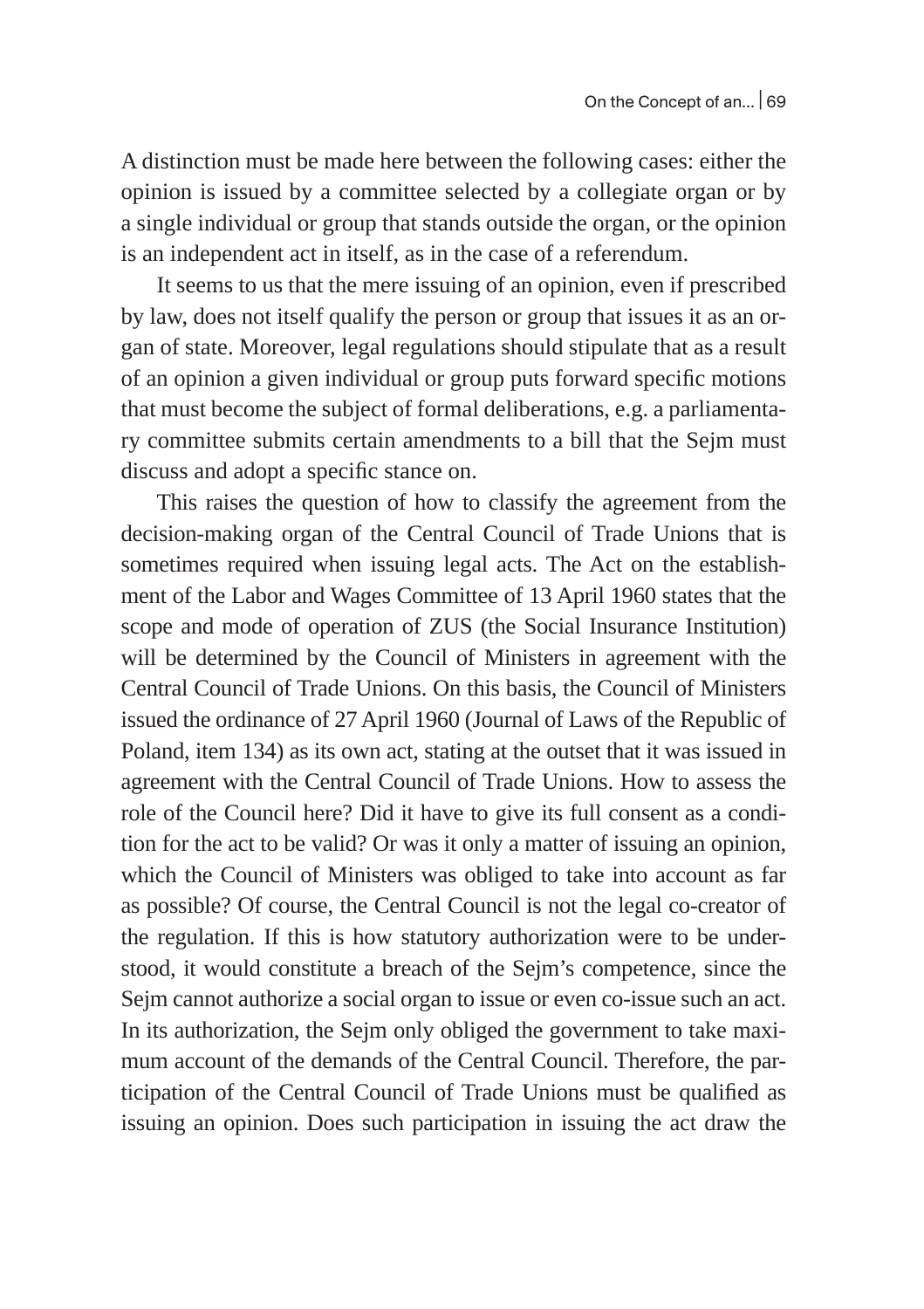Central Council into the circle of state organs? Our answer is negative. Such an effect could only result from the power to issue normative acts.

Finally, the issue of the organ in a referendum should be clarified. In a capitalist state, it would be appropriate for all those who express an opinion to not qualify a particular body as an organ, because the principle of a free mandate applies there, as a result of which the opinion expressed in the popular vote is only an expression of a state-ordered investigation of social moods that can bind parliament politically, but not legally. However, this is not the case in a socialist state: the result of a referendum is binding on the people's representatives, so all citizens should be considered as an organ. On the basis of the Act of 27 April 1946 on People's Voting, such an authority once existed in Poland, because at that time—in the times of the National Council—the rule of a deputy's binding mandate was in force.

However, an organ of state is not constituted by a meeting of the electorate before which a deputy reports on his or her activities and which makes demands of him or her, because there is no specific resolution expressing confidence in a deputy or demanding a certain action from him or her. This would be an organ of the electorate, which decides on the dismissal of a deputy or councilor. As it is well known, only the dismissal of a councilor was regulated in the electoral ordinance of October 31, 1957, which entails that the deputy's dismissal is no longer valid, due to the lack of implementing provisions in relation to the Constitution.

It turns out that the multiplicity of organs of state is caused not only by the fact that the competence to issue acts is diffused in such a way that the organs only have a small scope in this area, but also by the fact that the decision-making process is divided between different organs.

Just as in the Supreme Court there are many organs—as we have seen, and just as in a ministry there are a significant number of organs, in another inter-organizational system, we can also identify many organs in the entities that go by the name of faculty chairs. Here in the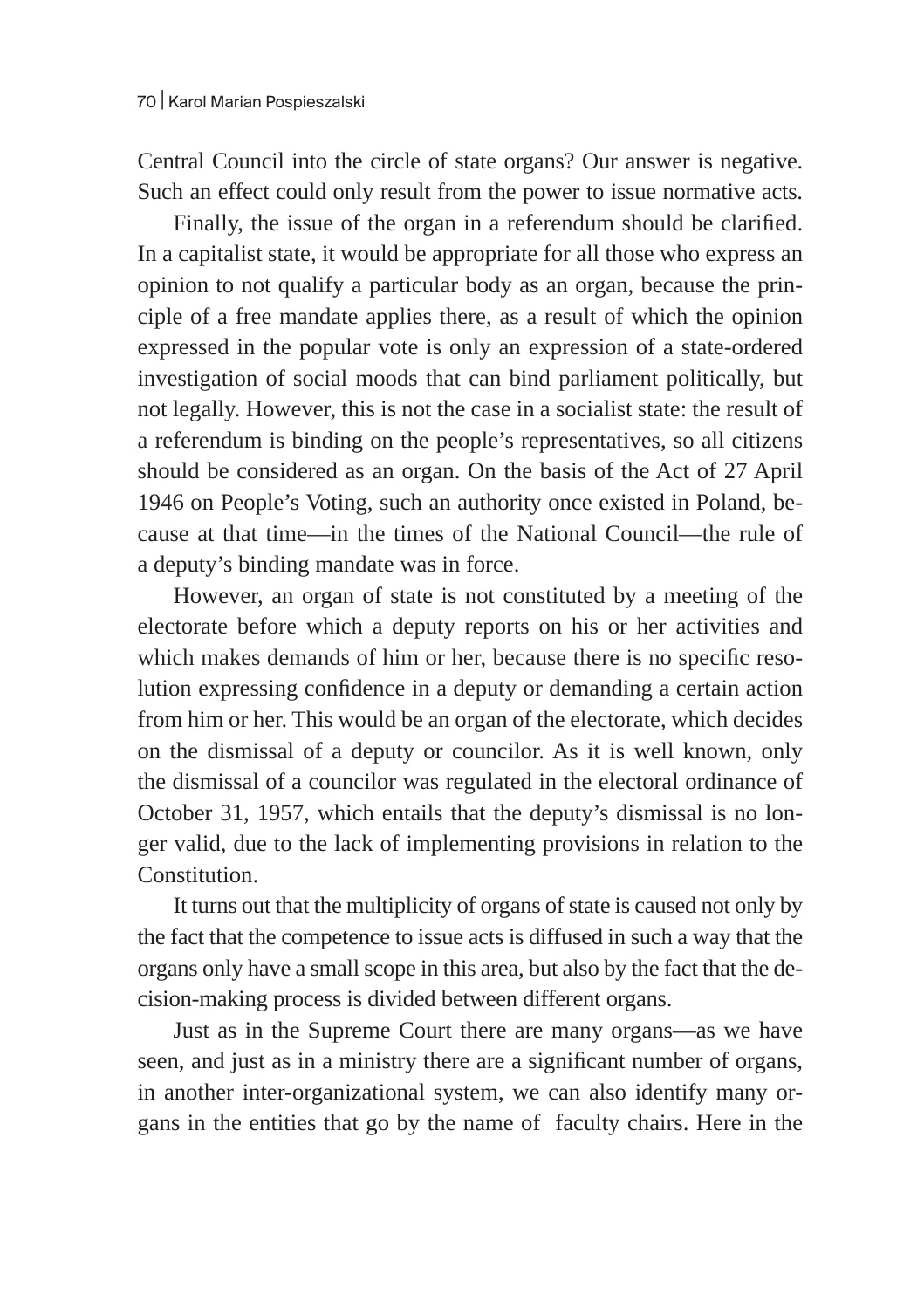university there are numerous examination boards for the admission of candidates for studies (the admission of students is of course an administrative act) or a Master's examination (awarding diplomas is another such act). The Faculty Council awards the degree of Doctor or habilitated Doctor, the senate makes the decision of the university—the faculty council and the senate are organs of public authority, while also being the organs of a legal person. In the departments of the state health service, a doctor has the right to issue administrative documents confirming the inability of patients to work, which automatically results in the person being excepted from the obligation to work.

## **III**

Of course, order needs to be brought to this multitude of organs, and we have a remedy for this purpose in the legal system.

It is well known that the act of individuals or group-collegia is attributed to the state, and thanks to this attribution the unit or group constitutes a state organ. In a collegium, this is a very complicated matter. First, there must be rules that must be followed in order for the acts of individuals forming the group to be considered the acts of the group itself. The question here is what the quorum is to be, and what majority—ordinary absolute or qualified—is to be adopted by the collegium as a whole; secondly, this conventional act is attributed to the state. The collegium adopts the resolution—the state issues the legal act.

In addition to this attribution, which—as we have seen—in the case of the collegiate body is double in the above conception, there may be a third attribution, which in the case of the collegiate body falls between the first and second. The verdict of the Supreme Court panel ruling begins—as we know—with the words: "the Supreme Court consisting of …". In other words, the ruling which the majority of the members of the panel arrived at is uttered first of all by virtue of the legal rules assigned to the entire panel, in other words the judging collegium, is at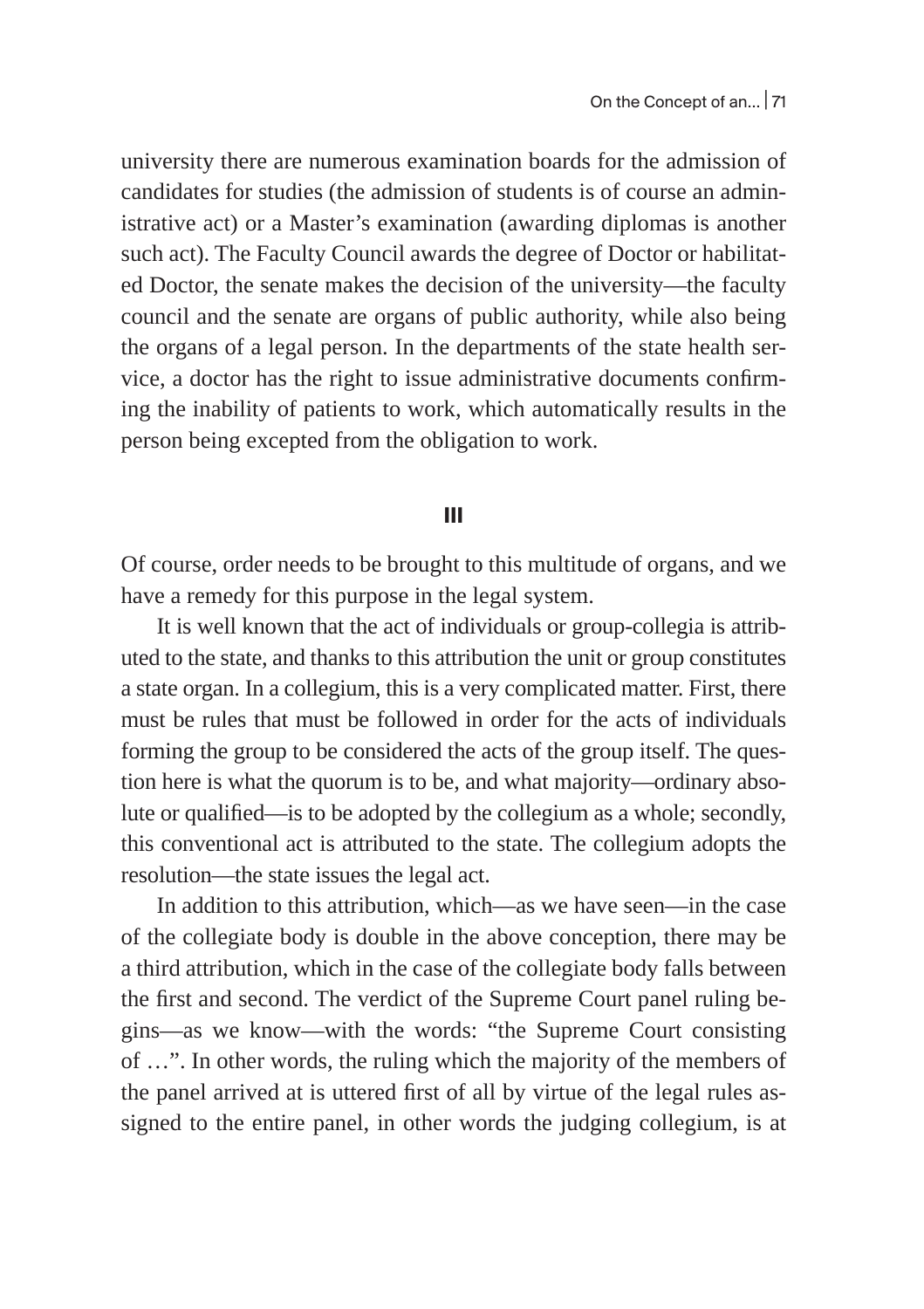the same time is attributed to the Supreme Court as an organizational unit, which is expressed in the saying: "the Supreme Court consisting of …, at the same time"—and this is a further attribution—"of the state". Thus, the judging panel issues a judgment, the Supreme Court issues a judgment, the State issues a judgment. $10$ 

The case of a minister and his undersecretary of state etc. is similar (with a different inter-organizational arrangement, of course). Since it is a one-man organ of public authority, one degree of attribution is not necessary. The activities of the department director are by law assigned to the minister and the state.

The same goes for the multiplicity of organs in university chairs. The act of the Master's examination committee is attributed to the university—this is expressed, not very precisely, in the words: X obtained a Master's diploma at the university, which places the emphasis not so much on the constitutive decision of the organ as on the element of the candidate's own work. The act of awarding a doctoral degree is attributed to the Faculty Council acting on behalf of "the university". In this way the number of organs is reduced to one organisational unit. The administrative act of a doctor should be attributed to the health care institution for whom the doctor works. In the case of teaching or health care institutions, the attribution is not as verbally precise as in the case of court rulings.

It seems that on this basis one can say that the word "organ" has two meanings. When we say that the Sejm meets during a plenary session, we mean an organ in the first sense; when we say that a minister has issued a decision that was in fact taken by the director of the department and attributed to the minister, it is an organ the second sense; when the Supreme Court issues a judgment, it is an organ in the second

<sup>10</sup> This is not a new concept: A. Merkl, *Allgemeines Verwaltungsrecht*, Wien–Berlin 1927, p. 305: With these individual bodies, the functions of the state are assigned to the state through a collective organs built into the state as a transition point, they are somewhat indirectly state organs. Our remark: the author distinguishes between collective and collegial bodies; the collective body is the ministry.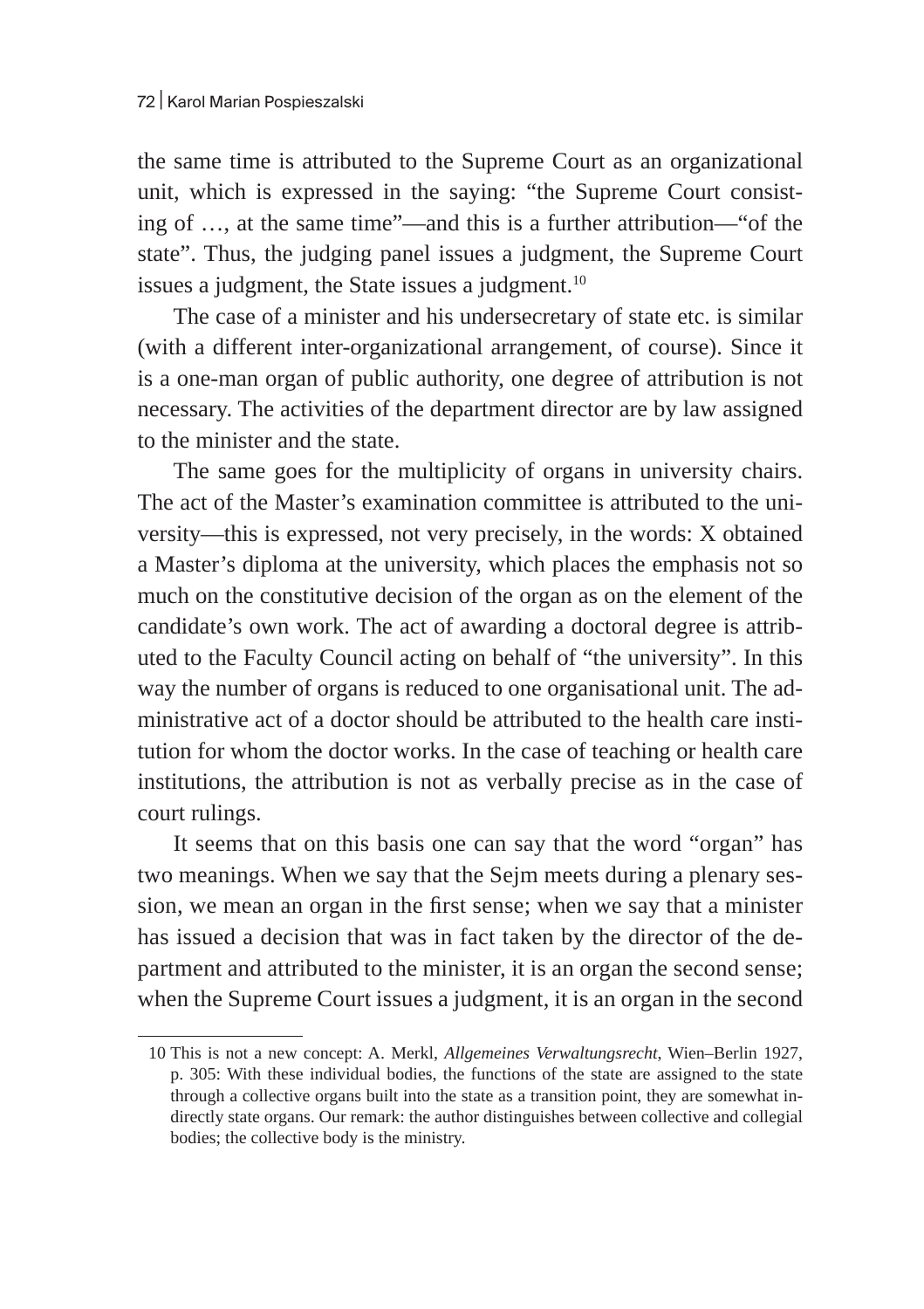sense, because, after all, the verdict was issued by one of many of its judges.

Such attribution brings welcome order to our considerations, but it does not solve all the difficulties. It is impossible to attribute all the acts issued by the Supreme Court to this Court as an organ in the second sense, nor all acts in a ministry to the minister. The First President does not act "on behalf of" the Supreme Court, which thereby decides to submit a motion on the interpretation of the provision and thus sets in motion the composition of the court, the chamber, the general assembly. Neither does this apply to an administrative collegium or higher or supreme disciplinary court. These organs do not act on behalf of the Supreme Court, but in their own name as organs with predominantly internal functions. It would be contrary to reality to attribute the resolution of the ministerial collegium to the minister.

Therefore, one more meaning of an organ must be created: an organ as a group of organizationally closely-linked organs: those to which the construction "on behalf of" can be applied, as well as others (internal). In the last sense, the ministry is obviously an organ. Thus we come to the solution employed by Professor Rozmaryn in his 1956 article *O rozszerzeniu uprawnień ministrów w PRL* (On Extending the Powers of Ministers in the People's Republic of Poland). A minister is an organ of state in the first sense when he acts alone, in the second sense when a department director acts on his behalf, this director being in the same sense an organ as the judging panel of the Supreme Court, although in a quite different inter-organizational system.

The legal sciences are usually of the view that a minister is an organ of public authority, because he is attributed the decisions issued by the ministry's employees (on behalf of the minister). Legislation very stubbornly uses term "ministry" (Article 32 of the Constitution: "The Council of Ministers shall coordinate the activities of ministries and other subordinate bodies. ..."); uses "central office", also the "central administrative body" as a synonym for the central office (not in the sense of: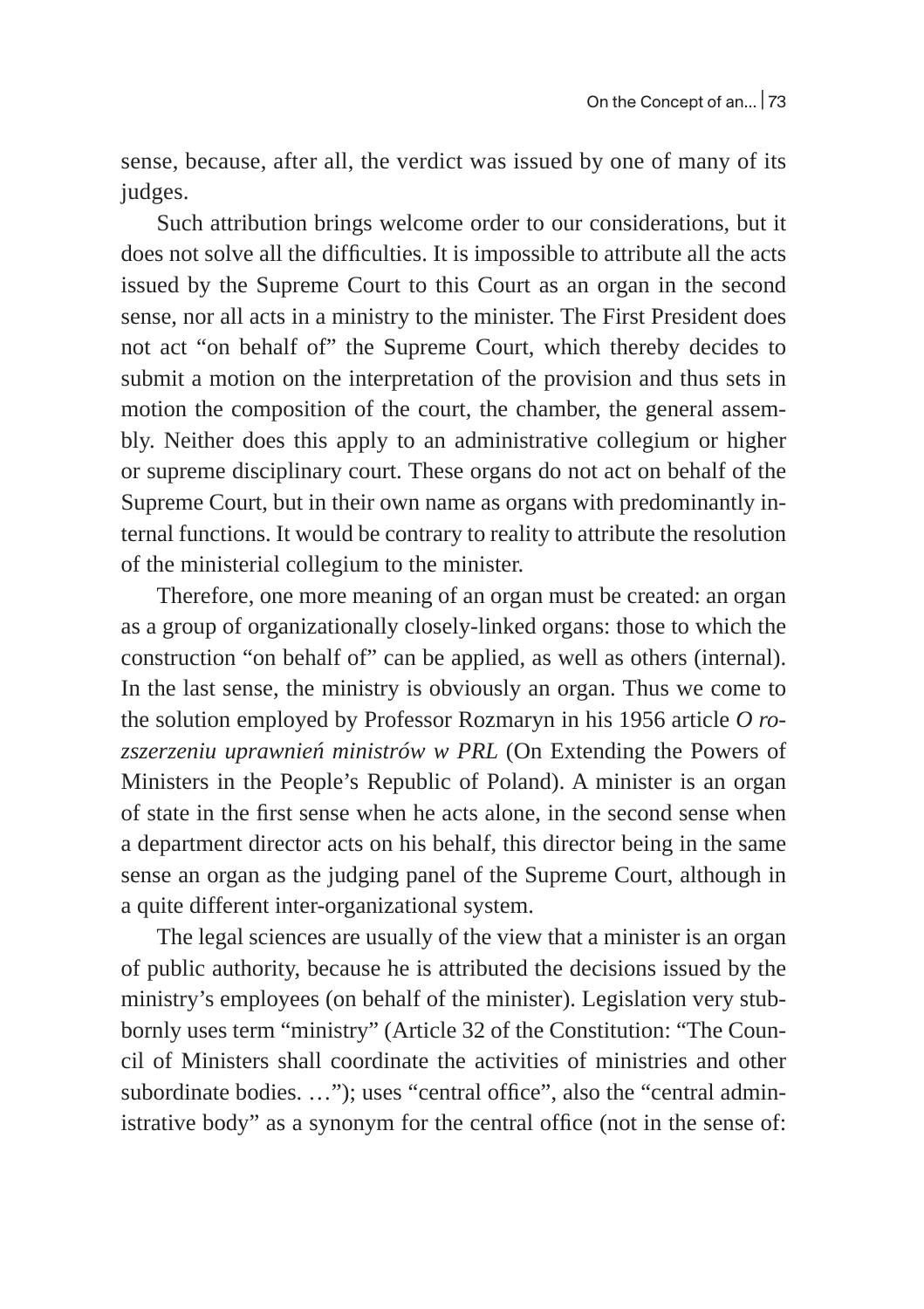head of office); and uses the terms "department" (not head of department - see the Act on National Councils), "customs office", etc. The legal sciences use the term "organ" in the first and second sense, while the legislation uses it in the third sense.

Within our framework, it is not easy to classify organs that are combined together. And so the Labour and Wages Committee established by the Act of 13 April 1960 (JL RP, item 119) consists of the chairman appointed by the Sejm (Council of State), deputy chairmen appointed by the president of the council of ministers, two representatives of planning committees and the Minister of Finance, the president of ZUS (the Social Security Board) and five representatives of the presidium of the Central Council of Trade Unions appointed and dismissed by them. The Committee operates in three forms: the chairman, the presidium composed of the chairman, deputies and members appointed by the Council of Ministers (Resolution of the Council of Ministers of 23 June 1960—Monitor Polski item 259), and the plenary session. The distribution of competence between these three bodies is as yet not known, as the statutes of the Committee adopted by the Council of Ministers have not been announced. There is the clear competence of the Chairman, who not only chairs the Plenary and Presidium (and probably coordinates the work of these bodies), but first and foremost sits on the Council of Ministers and represents the Committee there, and also has the right to issue orders and regulations on matters falling within the scope of the Committee's activities in cases specified by law. In this respect, he is equated with ministers. It is not the Committee, but he that issues executive regulations to the Acts, and it is likely that the internal regulations specify what influence the presidium or the Committee has on their content. The latter, defined in the Act as a collegiate organ, is an organ in the first sense when it acts in its full form (at least with the quorum), in the second when the presidium or the Chairman acts on its behalf (e.g. at a meeting of the Council of Ministers), and in the third when it concerns a set of organs regulated in the organisational statutes of the unit called the Committee.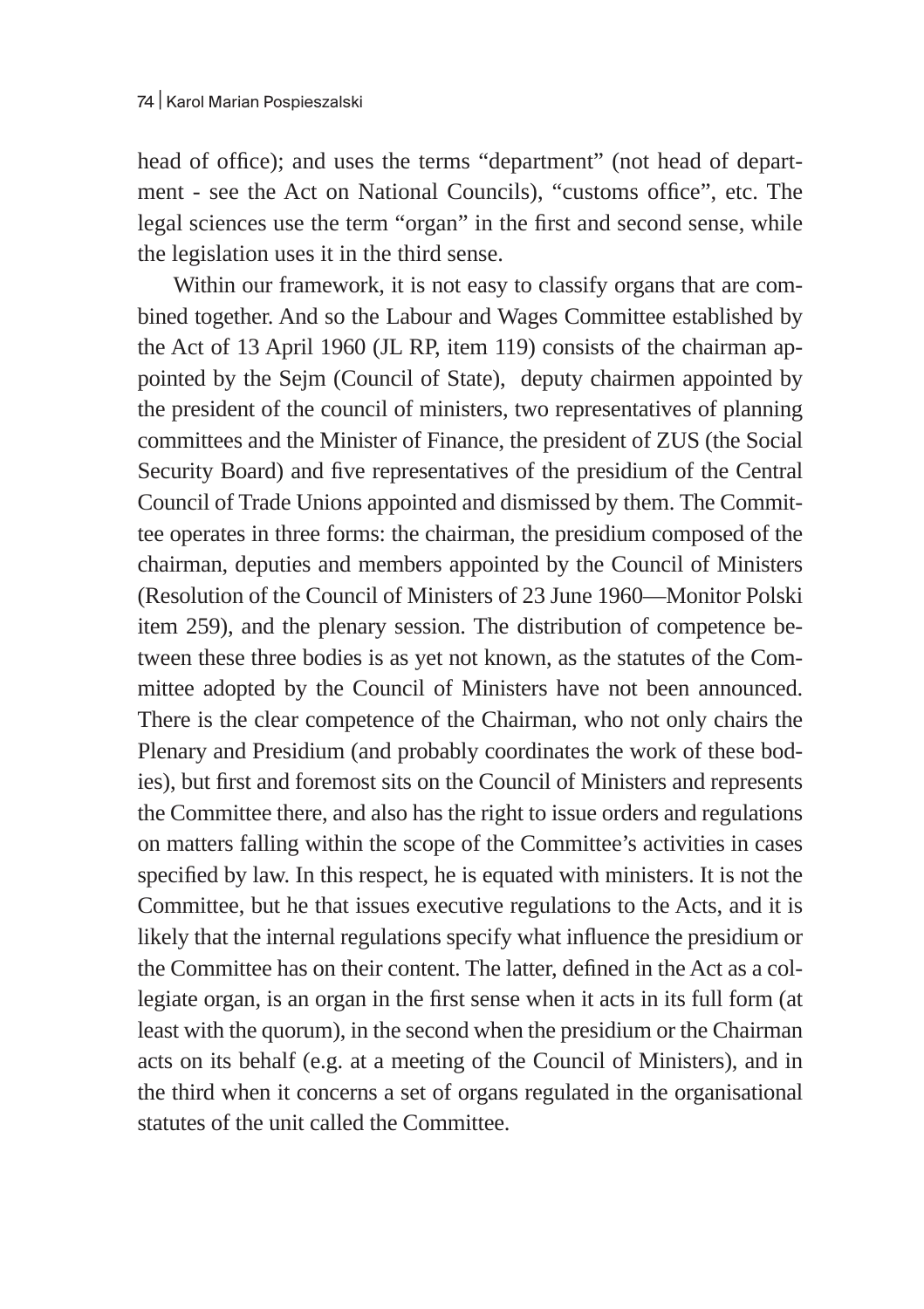Collegiate organs must, by their very nature, have internal organs, at least in the form of a chairman. Such an internal structure is already provided for by the three-person judging panels. Larger organs have a more complex internal organization, and in particular they include further smaller groups, such as committees, among their members. The chairman has two functions: he represents the organ externally, and also acts behind the collegium in certain internal cases, e.g. in urgent ones, like chairman of the presidium of the national council, subject of course to the approval of the plenary, but in principle his competence, like that of other internal bodies, is directed inwards. Commissions prepare the decisions and in particular deliver opinions to the plenary.

In the Sejm, a presidium operates as a representative organ, and as such for the internal organization of its work (it seems, however, that the Marshal as the chairman of the meeting is a separate organ, a fact which is omitted in the regulations), while the organs preparing decisions and issuing opinions are the Sejm committees. What happens when the group selected by the collegium has the power to issue acts outside? This can either be clearly seen by the organizational structure of the state, an example being the Council of State in relation to the Sejm, and then of course a new organ exists, or the collegium confers upon the committee it selects the right to act independently, being empowered to do so by law. Then this committee, although it draws its competence from the authority of the collegium, ceases to be an internal organ, in terms of self-empowerment. When the parliamentary committees issue desiderata to the supreme state organs, they act as an independent organ, since the desiderata are not subject to the approval of the plenum, neither before nor after they are forwarded to the addressee, and furthermore, the representatives of the committee do not submit at any plenary meeting reports on its activities in this field. In this way, the committees have become autonomous and external organs at some point in their work, operating externally. This role should be reflected in the Constitution it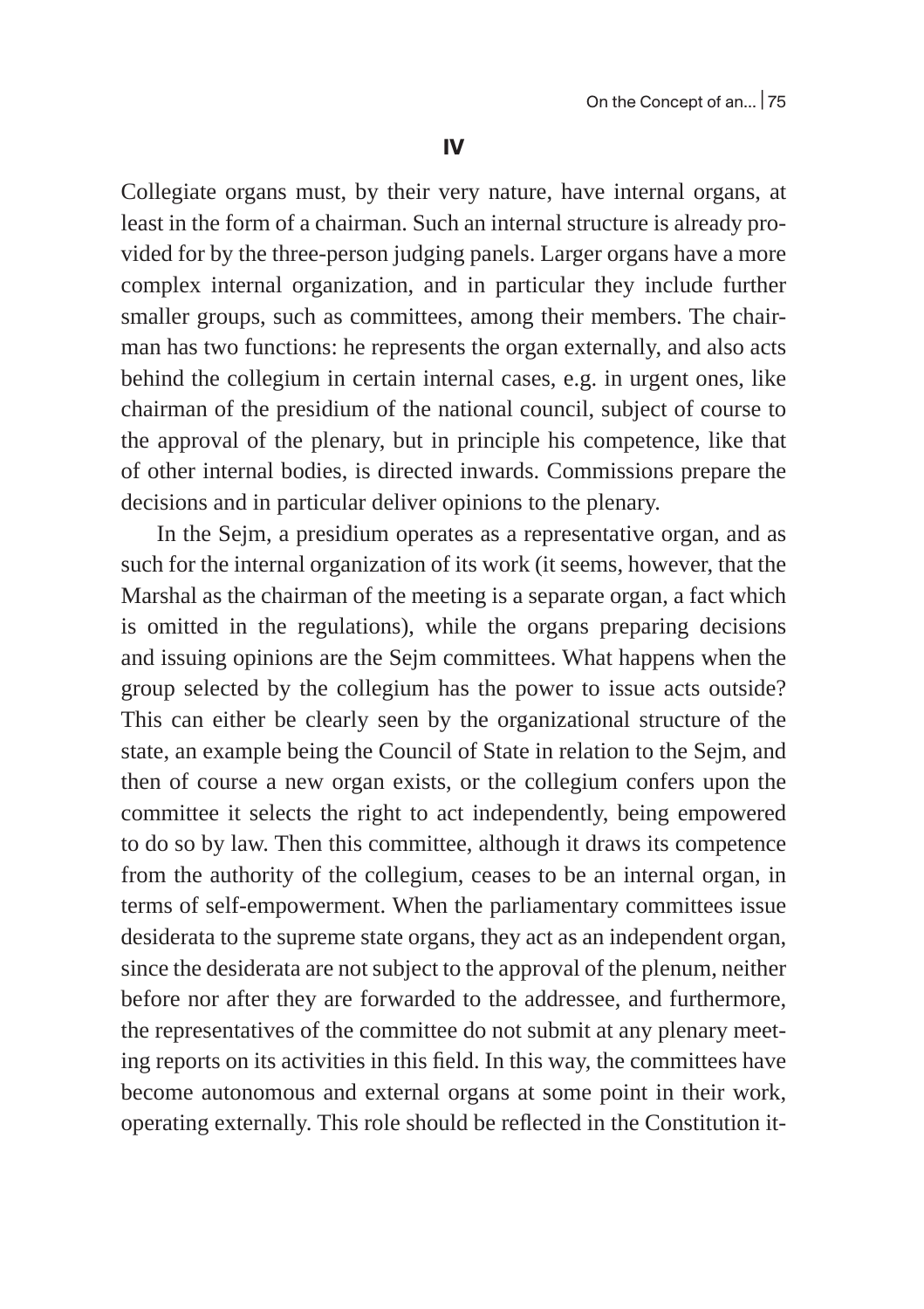self. The committees of the Council of State are exclusively internal organs of public authority, since the Council of State always acts outside.

The so-called internal organs of the Council of Ministers are also independent organs, which are usually established by its resolution, but are not always composed only of its members. Only the National Defence Committee has a statutory basis. The Resolution of the Council of Ministers of 30 June 1969 on the procedures for the operation of the Council of Ministers and the Presidium of the Government does not even provide for the Council of Ministers to confirm the resolutions of the Presidium, nor does it provide for the Presidium to report on its activities to the plenary session. The Council of Ministers may, of course, take over the competence of the Presidium, but will only do so in practice if the Presidium itself takes the initiative.

The question arises of whether the Council of Ministers is allowed to establish such organs and entrust them with some of its competences. Our answer is affirmative. The executive and managing organ must be resilient. It seems that the power to create such organs is implicitly contained in the general executive and managing competence of the Council of Ministers. The competence also stems from life's necessity. It would, of course, be advisable for such power to be granted to the government *expressis verbis*.

## **V**

The authors of the definition of an organ of state repeatedly assert that such an organ acts on behalf of the state. There is no doubt that the act of a person or collegium constituting an organ is imputable to the state and as such is a state act. However, in our view, this does not always mean that it can be said that the organ acts on behalf of the state. The legal acts of organs can be divided into two groups: some are legal acts that have an effect within the state apparatus in the continuous process of concrete shaping of the legal system and the system of state organs; at other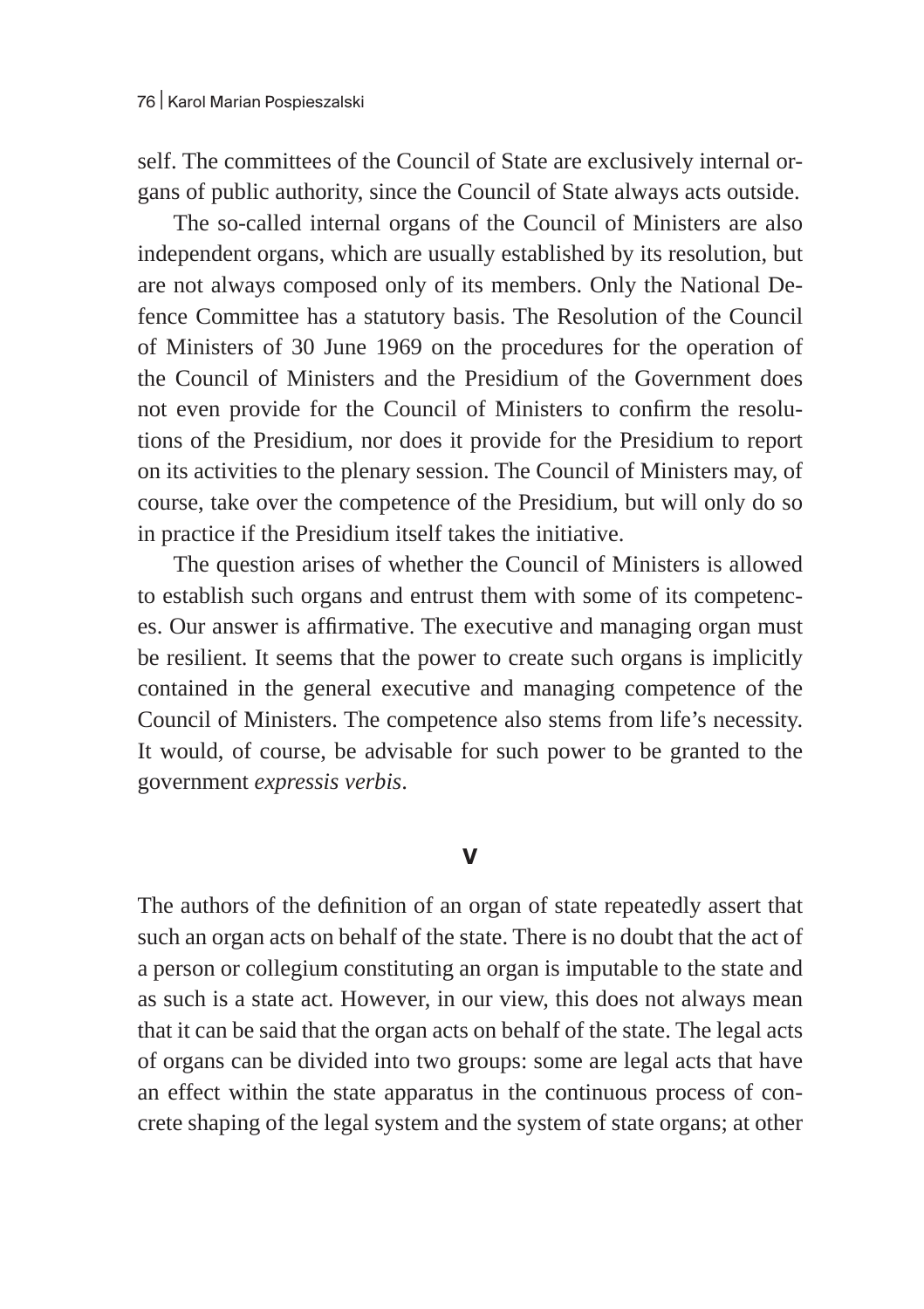times they are acts issued by state organs in relation to natural and legal persons standing outside the state apparatus, addressed to the citizen as a subject or a ward. An example of the first group is the election of deputies in a multi-mandate constituency by a collegium of those with political rights, or the self-organization of the Sejm in the form of the election of the Presidium of the Sejm, etc. An example for the second group is the issuing of judgments and administrative acts to citizens in the form of granting certain powers or imposing obligations. Here the organ addresses the citizen on behalf of the state as a whole, as an empowered entity in relation to a person who in this case is not empowered. It seems that only in this (second) category of acts can the expression "on behalf of" be used, in line with the accepted meaning of the word.

The situation is somewhat different (but at the same time there are some similarities) in the case of acts of state organs under civil law—the conclusion of agreements between the state and the citizen, i.e. between two formally equal entities, in legal terms. The same applies *mutatis mutandis* to relations in the field of international law, where one entity acts in relation to another. And here we can say that an organ acts "on behalf of" the state.

Finally, this term is used for cases where the operation of an organ is attributed to one of many bodies in a complex organisational unit. It can probably be reasonably said that the panel of the Supreme Court acts on behalf of the Supreme Court. From these considerations it follows that the concept of attribution is broader than the concept of "on behalf of". One should consider whether it would be advisable to abolish this term taken from civil law (currently it is used by Article 734 of the Civil Code), as its meaning in state law is after all different.

In our law, the term "on behalf of" has been aptly used twice: once in Article 47 of the Constitution—the courts issue judgments on behalf of the Polish People's Republic (this is repeated by the relevant ordinary statutes), and, second, in the acts of ratification of the Council of State, which, on behalf of the Polish People's Republic, makes it known to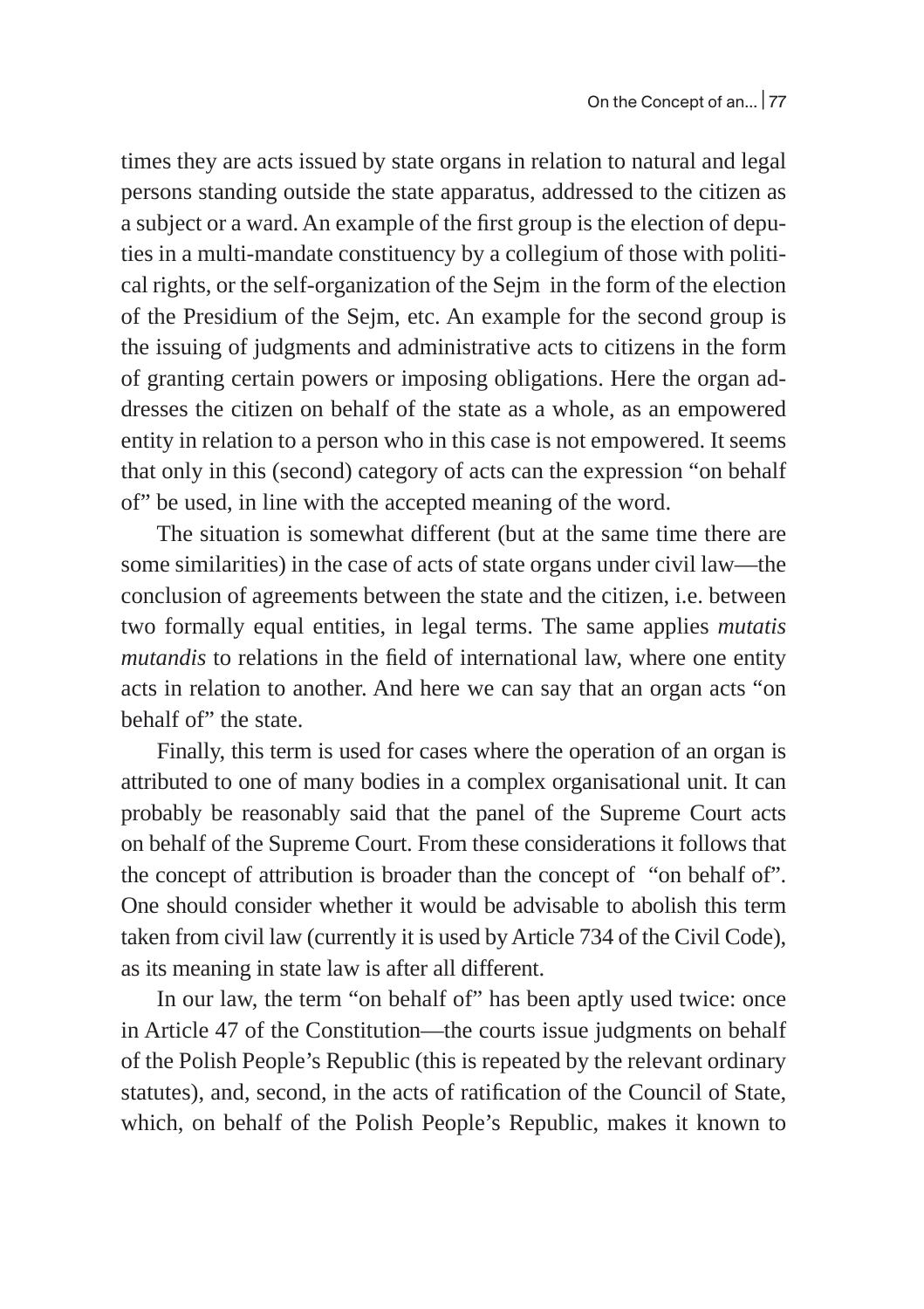the public that such and such an international convention has been concluded and that the Polish People's Republic undertakes to apply it after its enactment. The term "on behalf of" refers, in essence, to this very obligation.

## **VI**

Finally, the last thing to be addressed in these considerations is the names for groups of organs or the organs themselves in our law. Thus we have the organs of public authority, state administrative bodies, and among them the chief executive and managing bodies; with regard to the Supreme Control Chamber (NIK), and the courts (the Constitution uses the name "Court" in the title of Chapter VI, in the singular form), the term "organ" has not been used in our Basic Law. The title of Chapter VI our Constitution mentions the prosecutor's office and not prosecutors, yet in the final provision about the prosecutor's office it mentions the organs of the prosecution. Does this mean that the Constitution treats the Court and the prosecutor's office as organs, but not courts and prosecutors? Of course, this conclusion cannot be drawn from such formulations. The name "prosecutor's office" is equivalent to "administration". Therefore, the term "prosecuting body" ought to have been used in the title, since the name "administrative bodies" was used, as was, similarly, "judicial bodies". The Supreme Court Act states that the Supreme Court is the supreme judicial body, the Act on the prosecutor's office that the Public Prosecutor-General is the supreme body of the prosecutor's office according to the title of the act itself, and the term "prosecuting bodies" is already used in the Constitution. The term "organ" of the Supreme Control Chamber (NIK) is not used in the Act on State Audit Office, or in the Sejm's resolution on the relations between NIK and the Sejm, nor does the term "organ" appear in the law on common courts (Articles  $1 \xi$ ,  $2 \xi$ ,  $40 \xi$ ,  $2 \xi$ ,  $93$ ,  $125 \xi$  $1$  do not apply to courts). This is the best proof that it is possible to write laws without using this word, which often helps the editor of normative texts steer clear of trouble.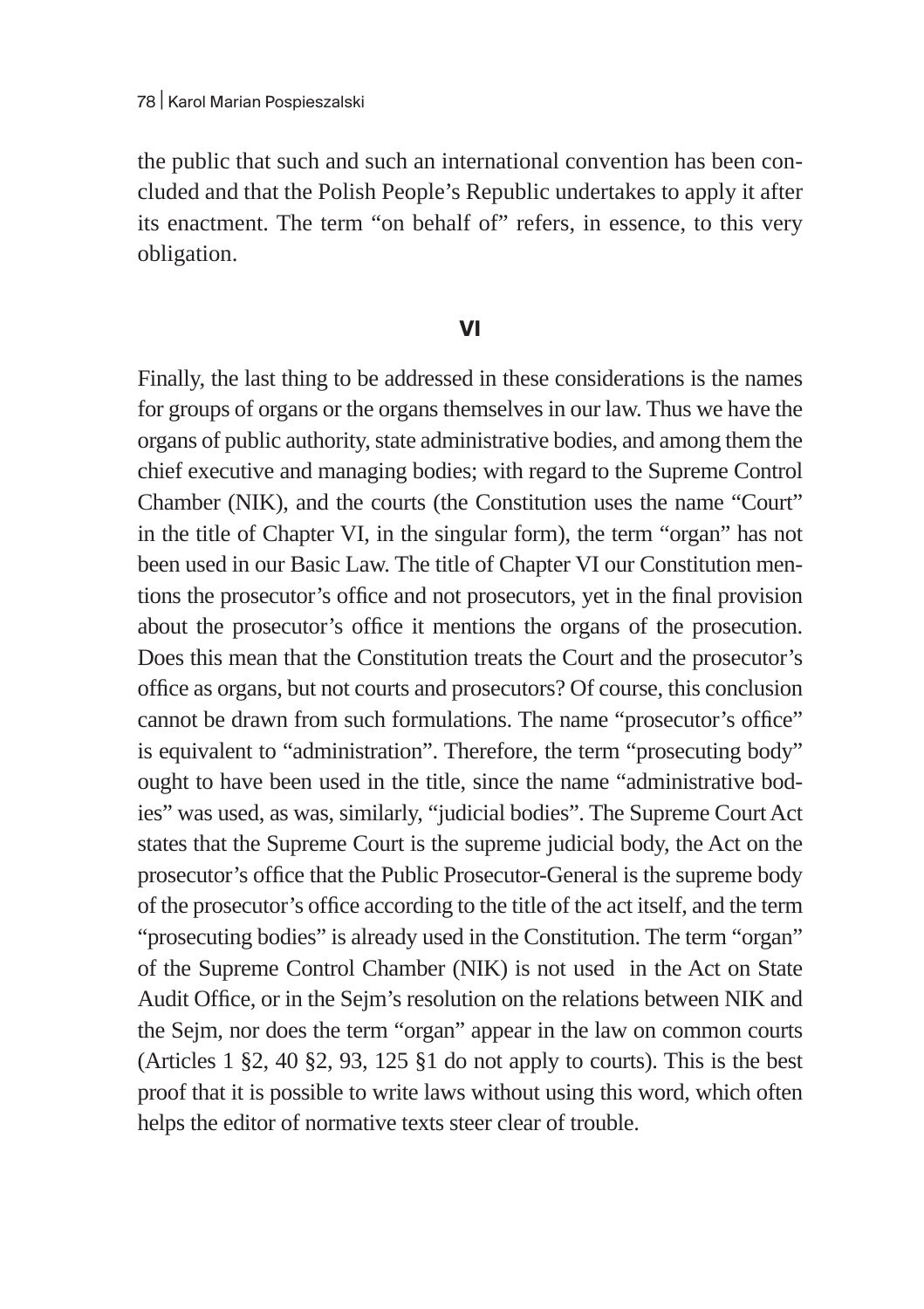In our Constitution there is no general term that is used for all the organs of public authority at the highest level, i.e. the Sejm, the Council of State, the Supreme Control Chamber, the Council of Ministers, and for the ministers and committees that perform the functions of supreme administrative bodies, the Supreme Court, the Prosecutor General. One could use the words "supreme organs of public authority" or "supreme administrative bodies" when referring to supreme supervisory bodies, the judiciary, prosecutors in general, and even more generally all together as "supreme organs of state". However, a certain obstacle to the use of such terminology is the fact that the legislator said of the Polish Academy of Sciences that it performs the function of a supreme organ of state, and the fact that we cannot include the constitutional organs listed above in the same plane as the Polish Academy of Sciences, where the name "supreme organs of state" is undoubtedly the best.

What does the term "organs of public authority" mean? Are they not all organs, because they perform the functions of authority? They are, of course, organs of authority in the usual sense. If the Constitution, following the Act of 20 March 1950 on local organs of the unified state authority, applied this name to the Sejm, the Council of State (not very consistently), and national councils, it is because the elected bodies should also be terminologically elevated above others, as the being at the head of the entire state organization. The Council of State was given this name rather because it is an emanation of the Sejm and may replace the Sejm in certain spheres, but the use of this name is not as justified as it is with the Sejm and councils. The term "organs of public authority" is appropriate for the "organs of the nation" of a capitalist state. In the March Constitution, the "organs of the nation" were the Sejm and Senate, the President of the Republic, ministers and independent courts. The name "organs of the nation" can still be found in the first acts of the Legislative Sejm of People's Republic of: the Sejm is "the supreme organ of the nation", but this no longer applies to the President, Council of State, the government and Courts.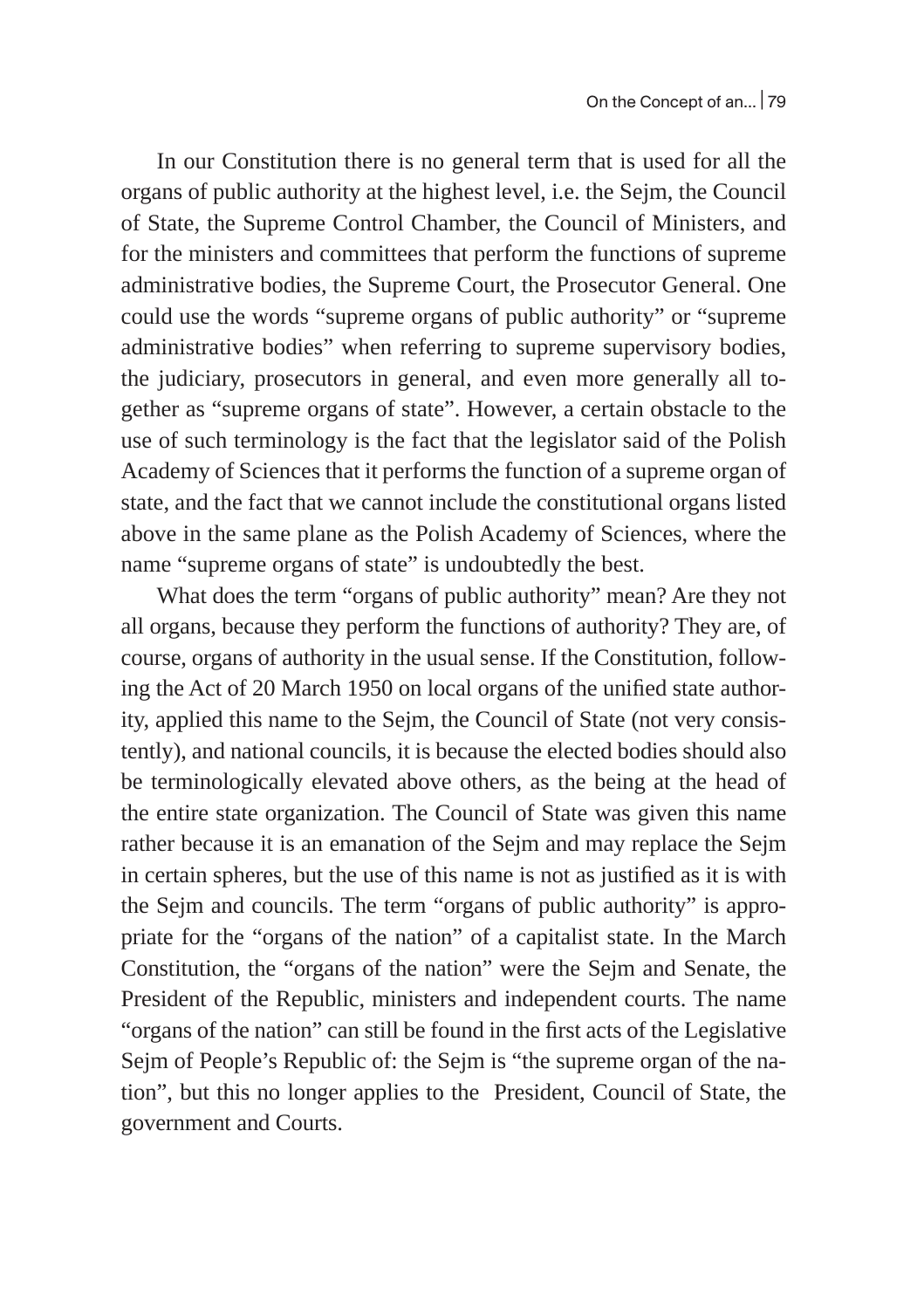Some doubts may be raised by the name "the chief executive and governing organ of public authority" when it is used to refer to the Council of Ministers. At the level of national councils, the appropriate organ, i.e. the presidium, is defined differently: it is the organ of the national council (Article 42 sec. 1 of the Constitution). If we apply this structure consistently, it should be said that the Council of Ministers is the executive and governing organ of the Sejm and the Council of State, or better still, the executive and governing organ of the organs of public authority. This stylistic clumsiness probably led to the name being simplified and distorted.

What is the situation in other socialist constitutions? The model of the Soviet Union is followed by the constitutions of Bulgaria (1947) and Czechoslovakia (1960); while the constitution of Yugoslavia (1963) is within the framework of the construction of "organ of the organ", thus the Federal Executive Council is the organ of the Socialist Federal Republic of Yugoslavia; while, rather differently, in the constitution of Albania the government was called the chief executive and governing organ of the Albanian People's Republic; and then in the constitutions of Romania (1965) and Hungary (1949), the Council of Ministers is the supreme administrative organ, the term which was used and in our Constitution in the title of Chapter 4.

Is the issue really the organ of the organ—organ of the Sejm or the national council? The Sejm and the Council of Ministers, the national council and the presidium (the latter, despite being regulated in a single law) are organs in a separate division, the national council in the division of organs of public authority, the presidium in the division of administrative bodies. There is no indication that an act of the Council of Ministers is to be attributed to the Sejm, and the act of the presidium to the national council. The term "executive and governing organ of the council" is simply a name that expresses very political and legal content. The executive and governing bodies are to maintain a close relationship with the organs of public authority, and through them with the work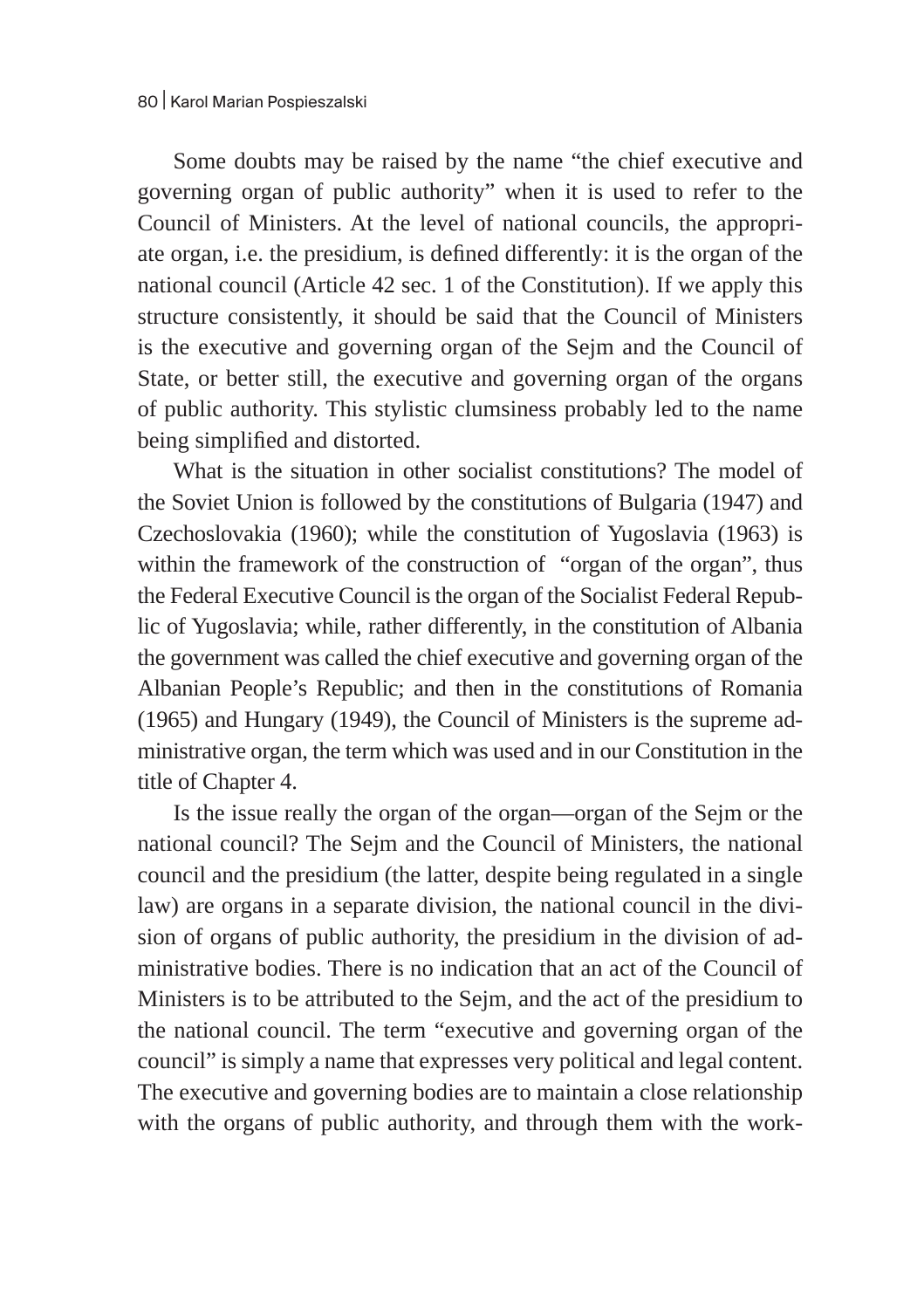ing people. We also encounter the construction "organ of the organ" in the Sejm's regulations—the organs of the Sejm. Despite this name, it is a completely different issue here—namely the internal bodies whose acts are not attributed to the collegiate organ within which they exist.

In the past, the name "organs" was often used instead of the term "authorities". This name was still employed (this is probably at the end of its career) in in the Act on the Organizational Changes of Supreme Authorities of the National Economy of February 10, 1949. The Act of March 20, 1950 refers for the first time to "local organs of uniform public authorities" so not "authority" as "organ", but as "public authority". The use of the term "authorities" to denote "organs" will be gradually and completely removed from the Polish lexicon. Clear proof of this is the terminological change which was reflected in the amendment of the law on the Common Court System of 19 December 1963. In Article 1 § 2 of this law, which reads "the common courts do not administer justice in matters transferred by special laws to other courts or authorities", the word "authorities" was replaced by the word "organs". However, "authorities" remains in Articles 93 and 125.

### **VII**

The name "organ of state" is ambiguous. We use it in the following meanings: it means a person or collegium endowed with a certain competence; it also means a person (e.g. a minister) or an organizational entity (e.g. the Supreme Court) to whom the acts of a certain group of organs are attributed; and lastly, it means a set of organs connected to each other in terms of organization and competence, a set that includes both organs operating in the name of a person or entity in the sense mentioned above, as well as all other (internal) organs. In the last sense, we can also speak of the Sejm as an organ, when we mean not only the Sejm during a plenary session, but also the group of organs in the Sejm existing together with the Sejm during a plenary session. Lastly, it can be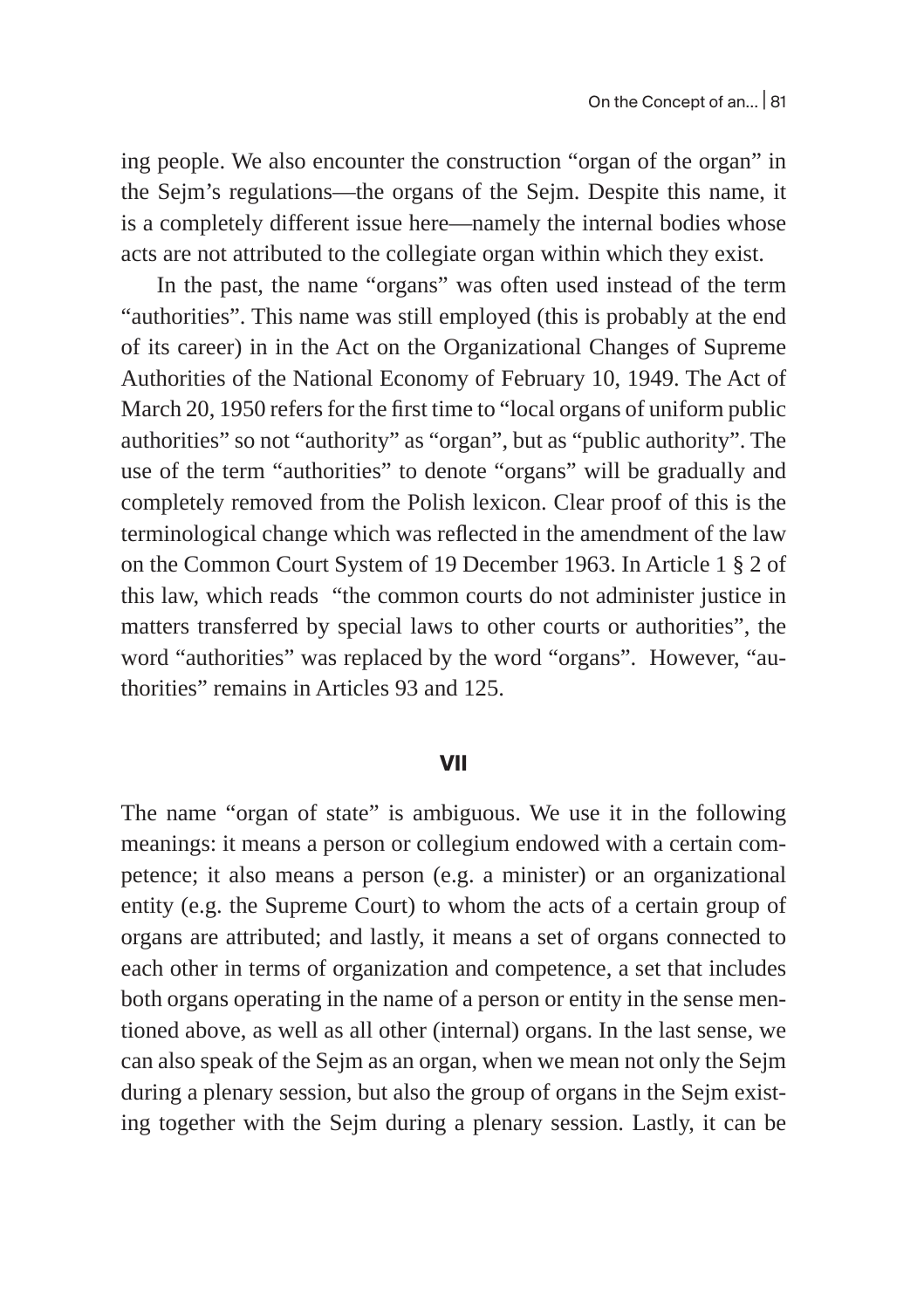said that an organ is a part of the state apparatus composed of very different systems of many organs. The second and third meanings derive from the first meaning. One has to start from the fact that an organ is a person or a collegium …

In addition, the name is used inaccurately in other meanings. $11$  The name "organ" is very useful, and we resort to it when a better term does not come to our mind. $12$ 

## **Literature**

Burda A., *Polskie prawo państwowe*, Warszawa 1969.

- Ehrlich S., *Wstęp do nauki o państwie i prawie*, Warszawa 1971.
- Jaroszyński M., *Polskie prawo administracyjne*, Warszawa 1956.
- Jaroszyński M., *Polskie Prawo Administracyjne*, Warszawa 1956.
- Jaroszyński M., Z *problematyki organów państwowych*, "Państwo i Prawo" 1956, 7.
- Kowalski J., *Wstęp do nauk o państwie*, Warszawa 1968.
- Łopatka A., *Wstęp do prawoznawstwa*, Warszawa 1969.
- Merkl A., *Allgemeines Verwaltungsrecht*, Wien–Berlin 1927.
- Resich Z., *Nauka o ustroju organów ochrony prawnej*, Warszawa 1970.

Rozmaryn S., *O rozszerzeniu uprawnień ministrów w PRL*, "Państwo i Prawo" 1956, 3.

- Starościak J., *Prawo administracyjne,* Warszawa 1968.
- Starościak J., *Prawo administracyjne*, Warszawa 1969.

Starościak J., *Prawo administracyjne*, Warszawa 1969.

W. Zakrzewski, *Na marginesie artykułu prof. S. Rozmaryna,* "Państwo i Prawo" 1956, 5–6.

Wiszniewski J., *Zarys encyklopedii prawa,* Warszawa 1966.

<sup>11</sup> *Słownik Języka Polskiego* entry: organ, second meaning.

<sup>12</sup> This article is almost identical to the paper delivered by the author on May 21, 1971 at the session of state law institutions in Ustroń near Kępno. The author supplemented his work with considerations on the third meaning of the word "organ", to some extent referring to the statements of A. Mycielski.